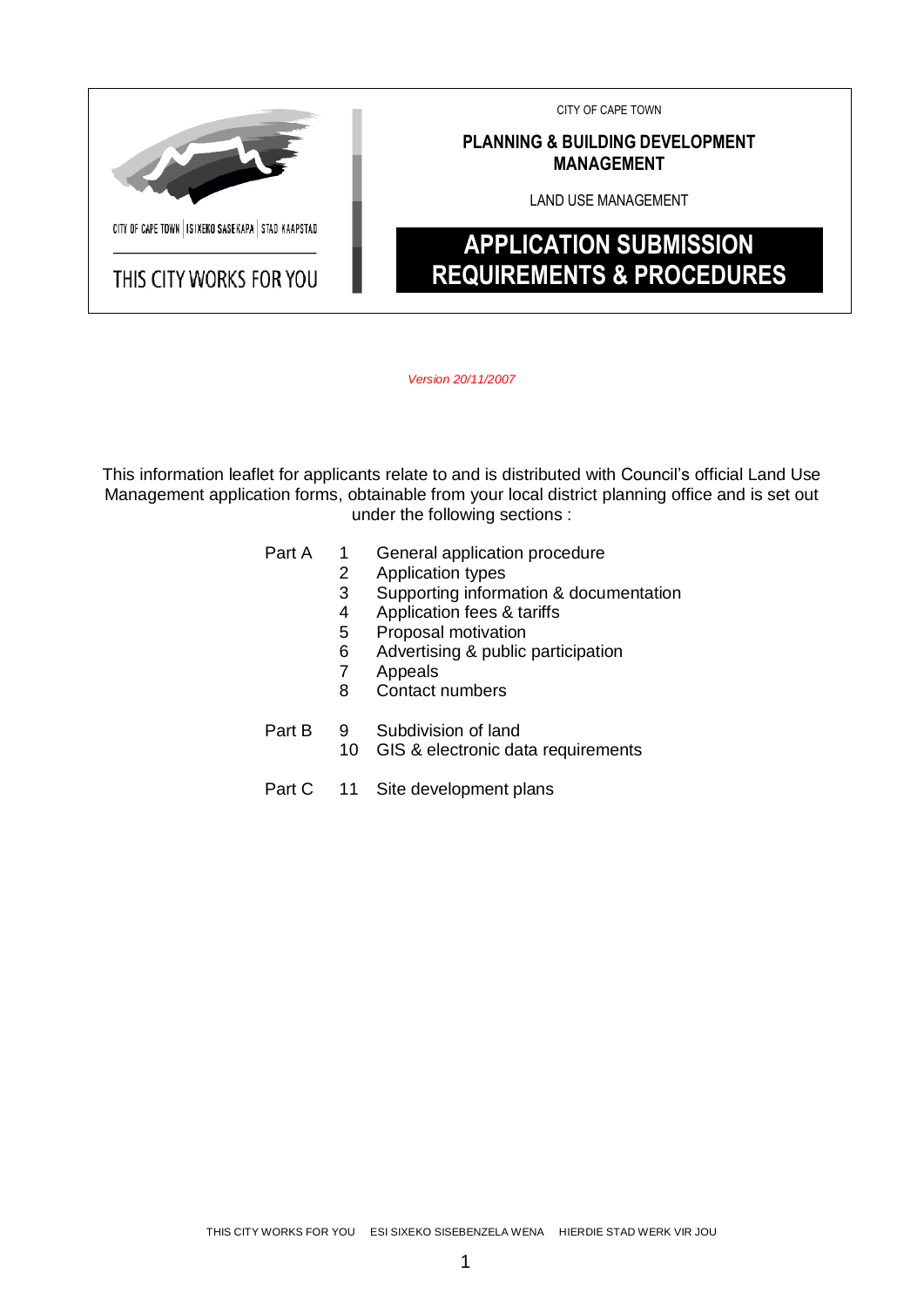**PART A**

#### **1 GENERAL APPLICATION PROCEDURE**

Depending on the nature, extent and complexity of the proposal, processing your planning application is generally likely to go through (a number of or all) the following procedural steps or stages :

- **Pre-application advice** and consultation and obtaining Council's requirements
- **submission**
- **Public participation** / advertising (once application considered complete), including applicant response to any objections and/or comments received
- detailed **technical assessment**, including amendments / revisions by applicant if required **decision**
- notification of **decision** (to applicant and/or objectors)
- **appeal** (if any, by applicant and/or objectors)

In an effort to prevent delays and ensure the success of your application, prospective applicants are advised to pre-consult their local planning office (see contact list at the end of this leaflet) in order to gauge the merit of their proposal and obtain proper information on the application procedure to be followed, relevant higher order planning frameworks and policies, by-laws, regulations and other requirements, as well as any likely application / advertisement / notice fees payable and the relevant application forms, before an application is prepared or submitted. You may also consult Council's *'Planning & Land Use Management Information Guideline'* brochure series for further detailed information on a range of planning related topics.

Application documentation and supporting information should be accurate and be prepared and submitted strictly in accordance with these requirements, failure of adherence to which may delay the processing your application. In terms of Regulation 4 of Provincial Notice PN1050/1988, promulgated in terms of Section 47(1) of the *Land Use Planning Ordinance (Ordinance 15 of 1985)* on 5 December 1988, incorrect and incomplete applications will be regarded as invalid and not processed until completed and/or corrected or any outstanding information / fees are received. In addition, such failure may also lead to a review of any decision taken if found to be reached on the basis of any flawed information submitted by an applicant.

To ensure accurate record keeping, applications should be submitted (by post or hand) to Council's various local registry offices. Should it however be lodged directly with the local planning official concerned, it will first be forwarded to the relevant registry office for this purposes.

Once submitted and captured, you'll receive written acknowledgement of receipt of your application within 14 days of the date of submission, wherein the application number allocated to your application, as well as the case officer's name and phone number will be stated. Kindly note the application number and quote it in all future correspondence with Council.

Should Council consider your application incomplete or require any further information / documentation / fees to enable its consideration, this will also be requested in writing within such 14 day period, whereupon you are required to submit the outstanding information / documentation / fees within 60 days. Typical supporting information and documentation for various applications types are listed in Section 3 hereunder, albeit that this is only a guideline and the relevant district office may have additional requirements.

THIS CITY WORKS FOR YOU ESI SIXEKO SISEBENZELA WENA HIERDIE STAD WERK VIR JOU Kindly note, the official **date of receipt** of your application is the date on which it was recorded as such by stamp in Council's local registry office, whereas the official **date of submission** is regarded as the date on which the application became complete in Council's opinion, as required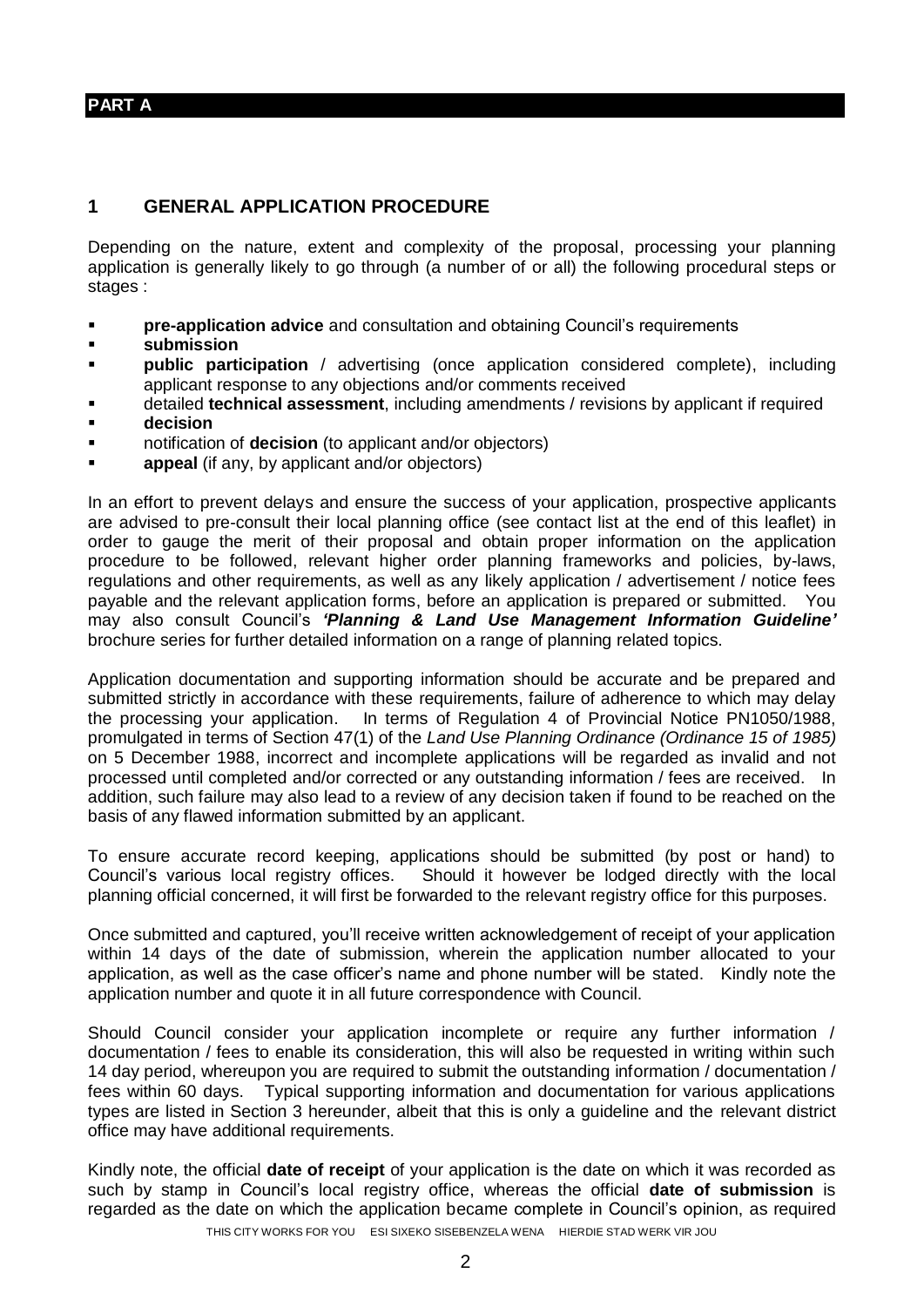in terms of Regulation 7 of Provincial Notice PN1050/1988, promulgated in terms of Section 47(1) of the *Land Use Planning Ordinance (Ordinance 15 of 1985) on 5 December 1988*.

Unless requested otherwise, all written Council correspondence regarding your application will be in the language in which the application form was completed. Also note, until a written letter of approval is received, any correspondence or discussion regarding your application should not be construed as an indication that it will in fact be approved and is not binding on Council (or the relevant provincial authority, as the case may be) in any way.

For any further enquiries or information, kindly contact your local district planning office on the contact number listed at the end of this leaflet or consult Council's *'Planning & Land Use Management Information Guideline'* brochure series.

### **2 APPLICATION TYPES**

Planning applications may be made in terms of a variety of statutes / acts and/or the applicable local Zoning scheme and may involve any of the following :

| <b>Application type</b>                        | <b>Relevant legislation</b>                                           |  |  |  |  |  |
|------------------------------------------------|-----------------------------------------------------------------------|--|--|--|--|--|
| Rezoning                                       | Section 17(1) of Ordinance 15 of 1985 or Regulation 5(1) of PN        |  |  |  |  |  |
|                                                | 733/1989 in terms of Act 4 of 1984                                    |  |  |  |  |  |
| Temporary land use departure                   | Section $15(1)(a)(ii)$ of Ordinance 15 of 1985                        |  |  |  |  |  |
| Permanent regulation departure                 | Section 15(1)(a)(i) of Ordinance 15 of 1985 or Regulation 7(1) of PN  |  |  |  |  |  |
|                                                | 733/1989 in terms of Act 4 of 1984                                    |  |  |  |  |  |
| Special consent / Conditional use              | relevant Zoning scheme regulation                                     |  |  |  |  |  |
| Site development plan approval / amendment     | Section 42(1) or 42(3)(a) of Ordinance 15 of 1985                     |  |  |  |  |  |
| Subdivision                                    | Section 24(1) of Ordinance 15 of 1985 or Regulation 17(1) or 19(5) of |  |  |  |  |  |
|                                                | GN 1897/1986 in terms of Act 4 of 1984                                |  |  |  |  |  |
| Subdivision plan amendment / cancellation      | Section 30(1) of Ordinance 15 of 1985 or Regulation 17(1) or 19(5) of |  |  |  |  |  |
|                                                | GN 1897/1986 in terms of Act 4 of 1984                                |  |  |  |  |  |
| Exemption from subdivision requirements        | Section 23(1) of Ordinance 15 of 1985                                 |  |  |  |  |  |
| Subdivision of Agricultural land               | Section 4(1)(a)(i) of Act 70 of 1970                                  |  |  |  |  |  |
| Amendment / deletion of conditions<br>0f       | Section 9(2) or 42(3)(a) of Ordinance 15 of 1985                      |  |  |  |  |  |
| approval / schedule conditions                 |                                                                       |  |  |  |  |  |
| Removal / suspension / amendment of Title      | Section 3(1) of Act 84 of 1967                                        |  |  |  |  |  |
| deed restrictions                              |                                                                       |  |  |  |  |  |
| Township<br>township)<br>formal<br>less<br>(or | Act 4 of 1984 or Act 113 of 1991                                      |  |  |  |  |  |
| establishment                                  |                                                                       |  |  |  |  |  |
| Extension of validity period of a LUPO         | Section 15(5) and 27(1) of Ordinance 15 of 1985                       |  |  |  |  |  |
| approval (departure & subdivision only)        |                                                                       |  |  |  |  |  |
| Street naming and numbering                    | Municipal Ordinance, No 18 of 1976                                    |  |  |  |  |  |

Whilst the majority of planning applications are made in terms of various sections of the *Land Use Planning Ordinance (Ordinance 15 of 1985),* it should be noted that Council may not be the competent authority or have the delegation to make the final decision in all cases. Consult your local planning office to ascertain the specific process / delegation applicable to your proposal.

Often accompanying a rezoning or subdivision application in terms of the *Land Use Planning Ordinance (Ordinance 15 of 1985),* an example of such an instance is an application for removal of title deed restrictions in terms of the *Removal of Restrictions Act (Act 84 of 1967)*. Although the provincial *Department of Environmental Affairs & Development Planning* is the competent authority, the application is to be submitted on a separate application form (obtainable at your local planning office) at the local Council district planning office, while a copy is submitted to the provincial department (Director : Integrated Environmental Management, Department of Environmental Affairs & Development Planning, Private Bag X9086, Cape Town, 8000). In this case, Council is only a commenting authority and processes the application as agent on behalf of the provincial department.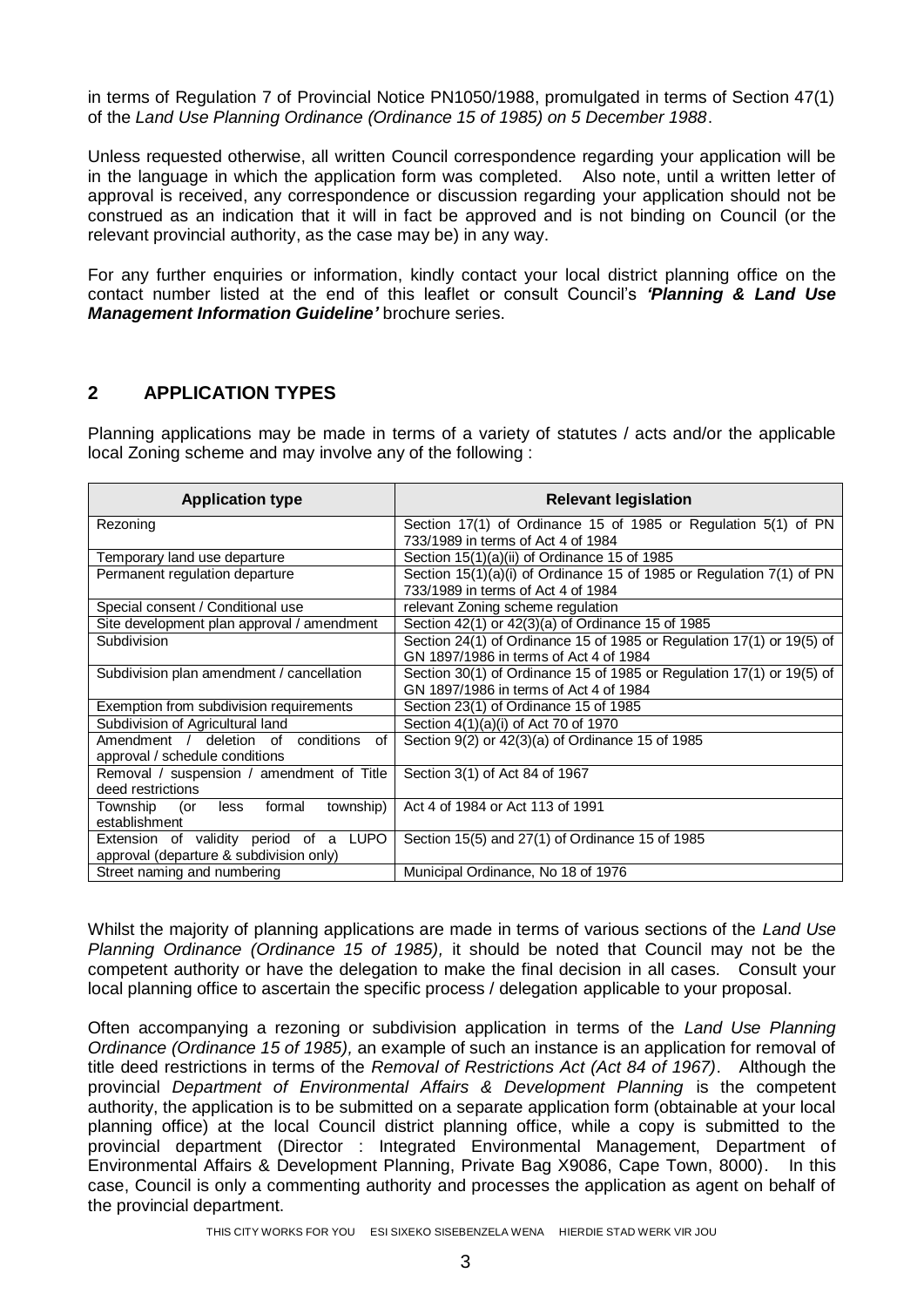It should also be noted that such an application or approval in terms of different related legislation may often be a prerequisite to considering / determining your planning application (ie environmental impact authorisation in terms of the *National Environmental Management Act (Act 107 of 1998)*), without which Council will be unable to take a final decision on your application.

Kindly note, if not implemented timeously, approvals granted by Council in respect of planning applications submitted to it will lapse as follows :

|                                                        | Lapsing of development rights                     |                                                                                                                                                                                                                                                                                |  |  |  |  |  |  |  |  |
|--------------------------------------------------------|---------------------------------------------------|--------------------------------------------------------------------------------------------------------------------------------------------------------------------------------------------------------------------------------------------------------------------------------|--|--|--|--|--|--|--|--|
| <b>Approval type</b>                                   | <b>Relevant legislation</b>                       | Lapsing of approval / rights                                                                                                                                                                                                                                                   |  |  |  |  |  |  |  |  |
| Zoning scheme<br>(regulation or land use)<br>departure | Section 15(5) of<br>Ordinance 15 of 1985          | If not implemented within 2 years from date of approval,<br>unless validity period extended prior to lapsing.<br>In case of land use departure (once implemented), approval<br>period as specified in decision (up to a total maximum of 5<br>years where decided by Council). |  |  |  |  |  |  |  |  |
| Rezoning                                               | Section $16(2)(a)(i)$ of<br>Ordinance 15 of 1985  | If relevant land unit not utilised in accordance with newly<br>permitted zoning within 2 years of date of approval (in which<br>case land use rights revert back to former legal zoning or use<br>right), unless validity period extended prior to lapsing.                    |  |  |  |  |  |  |  |  |
| Rezoning to<br>Subdivisional area                      | Section $16(2)(a)(ii)$ of<br>Ordinance 15 of 1985 | If application for subdivision not made within 2 years from<br>date of rezoning approval, unless validity period extended<br>prior to lapsing.                                                                                                                                 |  |  |  |  |  |  |  |  |
| Subdivision                                            | Section 27(2) of<br>Ordinance 15 of 1985          | If separate registration of at least one land unit not effected in<br>Deeds office within 5 years of date of final approval, unless<br>validity period extended prior to lapsing.                                                                                              |  |  |  |  |  |  |  |  |

# **3 SUPPORTING INFORMATION & DOCUMENTATION**

The table below lists the minimum supporting information and documentation required to enable Council to assess the various types of planning applications. However, as this is only a guideline, please consult your local district planning office as there may be site specific or additional / unique requirements relating to your proposal.

|                                                            |                                             | <b>Application type</b> |                                 |                             |                                                |                                                           |                                               |                                           |                                       |                                                        |                         |                                                     |                                |
|------------------------------------------------------------|---------------------------------------------|-------------------------|---------------------------------|-----------------------------|------------------------------------------------|-----------------------------------------------------------|-----------------------------------------------|-------------------------------------------|---------------------------------------|--------------------------------------------------------|-------------------------|-----------------------------------------------------|--------------------------------|
|                                                            |                                             | Rezoning                | Temporary land<br>use departure | conditional use<br>Consent/ | Site development<br>plan approval<br>amendment | plan<br>(incl<br>amendment)<br>Subdivision<br>Subdivision | Exemption from<br>requirements<br>subdivision | Amendment of<br>conditions of<br>approval | deed restrictions<br>Removal of Title | Township (or less<br>formal township)<br>establishment | Regulation<br>departure | levoldde<br>Extension of<br>validity<br><b>Dann</b> | Street naming and<br>numbering |
|                                                            | Completed &<br>signed appli-<br>cation form |                         |                                 |                             |                                                |                                                           |                                               |                                           | V                                     | $\sqrt{ }$                                             | $\mathcal{N}$           |                                                     |                                |
|                                                            | Power of<br>attorney $(1)(2)$               | V                       | V                               | V                           |                                                | V                                                         |                                               |                                           | V                                     | $\sqrt{ }$                                             | $\sqrt{ }$              |                                                     |                                |
|                                                            | Locality plan                               | V                       | V                               | V                           |                                                | V                                                         |                                               |                                           | V                                     | $\sqrt{ }$                                             |                         |                                                     |                                |
| Minimum supporting information<br>/ documentation required | Motivation<br>report / cover<br>letter      | V                       | V                               | V                           | V                                              | V                                                         | V                                             | V                                         | V                                     | V                                                      |                         | V                                                   | V                              |
|                                                            | Copy of title<br>deed                       | V                       | V                               | V                           |                                                | V                                                         |                                               |                                           | V                                     | V                                                      | $\sqrt{ }$              |                                                     |                                |
|                                                            | Conveyancer's<br>certificate (3)            | V                       |                                 |                             |                                                | V                                                         |                                               |                                           |                                       | $\sqrt{ }$                                             |                         |                                                     |                                |
|                                                            | Bondholder's<br>consent                     | V                       | V                               | V                           |                                                | V                                                         |                                               |                                           | V                                     | $\sqrt{ }$                                             |                         |                                                     |                                |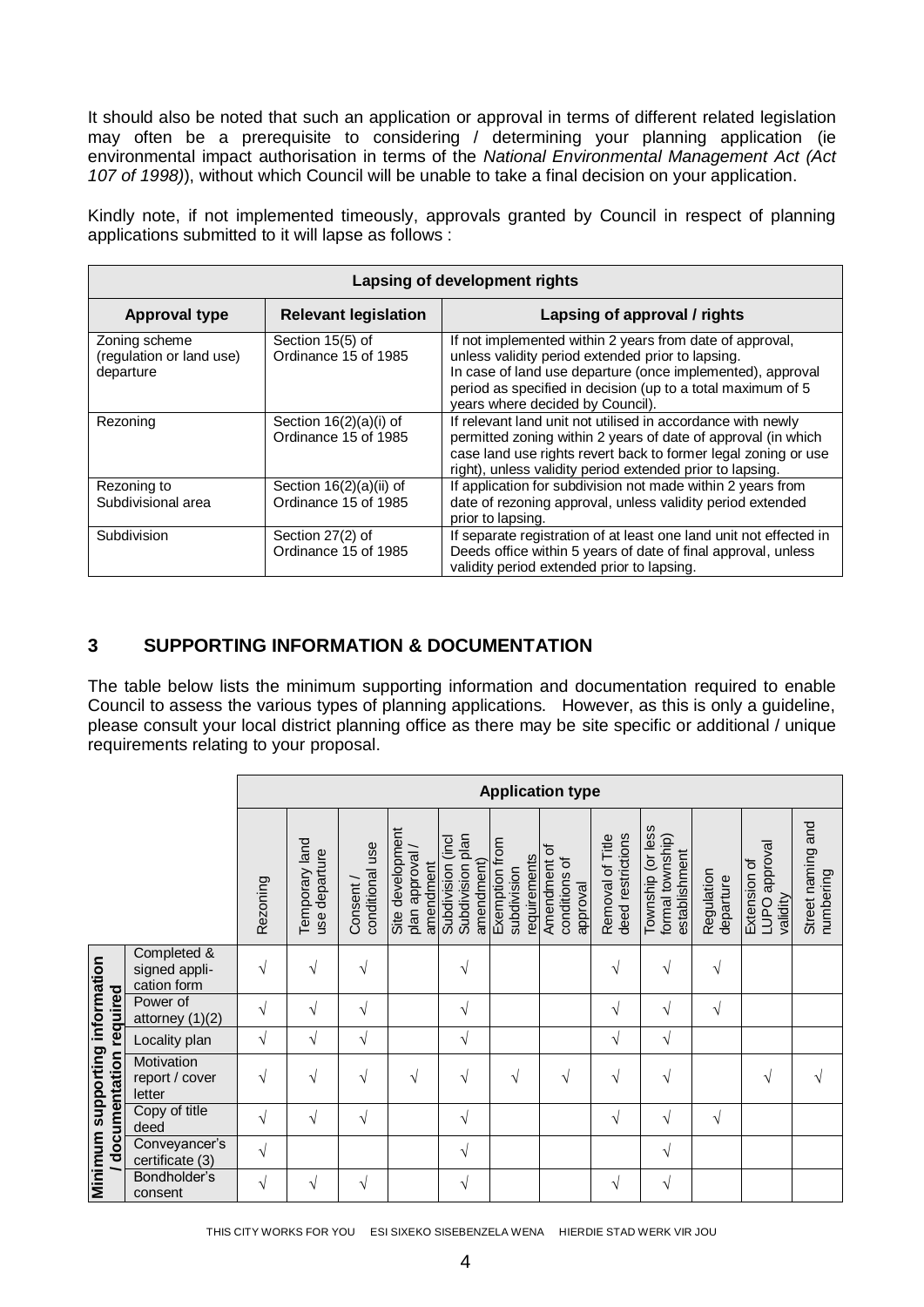|                                                                  |                                                                    |                                                                                                                                                                                                                                                                                                                         |                             |                                                 |                                                     |                                               | <b>Application type</b>                                                                                                                                                                                     |                                       |                                                        |                         |                                                  |                                |
|------------------------------------------------------------------|--------------------------------------------------------------------|-------------------------------------------------------------------------------------------------------------------------------------------------------------------------------------------------------------------------------------------------------------------------------------------------------------------------|-----------------------------|-------------------------------------------------|-----------------------------------------------------|-----------------------------------------------|-------------------------------------------------------------------------------------------------------------------------------------------------------------------------------------------------------------|---------------------------------------|--------------------------------------------------------|-------------------------|--------------------------------------------------|--------------------------------|
|                                                                  | Rezoning                                                           | Temporary land<br>use departure                                                                                                                                                                                                                                                                                         | conditional use<br>Consent/ | Site development<br>plan approval/<br>amendment | Subdivision plan<br>Subdivision (incl<br>amendment) | Exemption from<br>requirements<br>subdivision | Amendment of<br>conditions of<br>approval                                                                                                                                                                   | deed restrictions<br>Removal of Title | Township (or less<br>formal township)<br>establishment | Regulation<br>departure | <b>FNDO</b> approval<br>Extension of<br>validity | Street naming and<br>numbering |
| GP / noting<br>sheet extract /<br>SG diagram /<br>prelim diagram |                                                                    |                                                                                                                                                                                                                                                                                                                         |                             |                                                 | $\sqrt{}$                                           | $\sqrt{}$                                     |                                                                                                                                                                                                             |                                       | $\sqrt{2}$                                             |                         |                                                  |                                |
| Subdivision<br>plan                                              |                                                                    |                                                                                                                                                                                                                                                                                                                         |                             |                                                 | $\sqrt{}$                                           |                                               |                                                                                                                                                                                                             |                                       | $\sqrt{ }$                                             |                         |                                                  | $\sqrt{}$                      |
| Copy of EIA /<br>HIA / RoD (4)                                   | $\sqrt{}$                                                          |                                                                                                                                                                                                                                                                                                                         |                             |                                                 | $\sqrt{ }$                                          |                                               |                                                                                                                                                                                                             |                                       | $\sqrt{ }$                                             |                         |                                                  |                                |
| Confirmation of<br>submission of<br>EIA / HIA /<br>NITO(4)       | $\sqrt{}$                                                          | $\sqrt{}$                                                                                                                                                                                                                                                                                                               |                             |                                                 |                                                     |                                               |                                                                                                                                                                                                             |                                       |                                                        |                         |                                                  |                                |
| Copy of TIA /<br>TIS(5)                                          | $\sqrt(6)$                                                         |                                                                                                                                                                                                                                                                                                                         |                             |                                                 | $\sqrt(6)$                                          |                                               |                                                                                                                                                                                                             |                                       | $\sqrt{}$                                              |                         |                                                  |                                |
| Services report                                                  | $\sqrt(6)$                                                         |                                                                                                                                                                                                                                                                                                                         |                             |                                                 | $\sqrt(6)$                                          |                                               |                                                                                                                                                                                                             |                                       | $\sqrt{}$                                              |                         |                                                  |                                |
| Phasing plan                                                     |                                                                    |                                                                                                                                                                                                                                                                                                                         |                             |                                                 | $\sqrt(6)$                                          |                                               |                                                                                                                                                                                                             |                                       |                                                        |                         |                                                  |                                |
| Site develop-<br>ment / sketch /<br>layout plan                  | $\sqrt(7)$                                                         | $\sqrt(7)$                                                                                                                                                                                                                                                                                                              | $\sqrt(7)$                  | $\sqrt{ }$                                      |                                                     |                                               |                                                                                                                                                                                                             |                                       |                                                        | $\sqrt{}$               |                                                  |                                |
| Landscaping<br>plan                                              |                                                                    |                                                                                                                                                                                                                                                                                                                         |                             | $\sqrt(8)$                                      |                                                     |                                               |                                                                                                                                                                                                             |                                       |                                                        |                         |                                                  |                                |
| Floodline<br>certificate                                         | $\sqrt(8)$                                                         |                                                                                                                                                                                                                                                                                                                         |                             |                                                 | $\sqrt(8)$                                          |                                               |                                                                                                                                                                                                             |                                       | $\sqrt(8)$                                             |                         |                                                  |                                |
| Contour plan                                                     | $\sqrt(8)$                                                         |                                                                                                                                                                                                                                                                                                                         |                             |                                                 | $\sqrt(8)$                                          |                                               |                                                                                                                                                                                                             |                                       | $\sqrt(8)$                                             |                         |                                                  |                                |
| <b>Typical unit</b><br>types (plan &<br>elevation)               |                                                                    |                                                                                                                                                                                                                                                                                                                         |                             |                                                 | $\sqrt(8)$                                          |                                               |                                                                                                                                                                                                             |                                       | $\sqrt(8)$                                             |                         |                                                  |                                |
| Zoning<br>certificate                                            | $\sqrt(8)$                                                         |                                                                                                                                                                                                                                                                                                                         |                             |                                                 |                                                     |                                               |                                                                                                                                                                                                             |                                       |                                                        |                         |                                                  |                                |
| Electronic copy<br>of Subdivision<br>plan (9)                    |                                                                    |                                                                                                                                                                                                                                                                                                                         |                             |                                                 | $\sqrt{}$                                           |                                               |                                                                                                                                                                                                             |                                       | $\sqrt{}$                                              |                         |                                                  | $\sqrt{}$                      |
| Additional<br>copies of all<br>documentation                     | $\sqrt{}$                                                          | $\sqrt{}$                                                                                                                                                                                                                                                                                                               | $\sqrt{}$                   | $\sqrt{}$                                       | $\sqrt{}$                                           |                                               |                                                                                                                                                                                                             | $\sqrt{}$                             | $\sqrt{}$                                              | $\sqrt{ }$              |                                                  |                                |
| Application /<br>advertising fee (10)                            | $\sqrt{}$                                                          | $\sqrt{}$                                                                                                                                                                                                                                                                                                               | $\sqrt{}$                   | V                                               | $\sqrt{}$                                           | $\sqrt{}$                                     | $\sqrt{}$                                                                                                                                                                                                   | V                                     | $\sqrt{}$<br>(11)                                      | $\sqrt{}$               | $\sqrt{}$                                        |                                |
| <b>Notes</b>                                                     | 1<br>2<br>3<br>4<br>5<br>6<br>$\overline{7}$<br>8<br>9<br>10<br>11 | Unless applicant is registered owner<br>As required in terms of relevant legislation<br>Only with larger proposals<br>Depending on nature / extent of proposal / if available<br>If relevant / required<br>Mandatory in case of 10 or more portions<br>As per Council's official tariff list<br>If advertising required |                             |                                                 |                                                     |                                               | To include company resolution if applicant not a natural person<br>May be requested if title deed unclear (at official's discretion)<br>TIS if between 50-150 peak hour trips, TIA if > 150 peak hour trips |                                       |                                                        |                         |                                                  |                                |

Should the title deed of the subject property be unclear, a conveyancer's certificate may be required, certifying that the relevant original title deed (and not only the latest deed of transfer) was examined for restrictive conditions and describing such restrictions if any.

In order to satisfy administrative requirements and expedite circulation of your application to other departments and commenting parties, you are required to submit the following minimum number of copies of all supporting documentation and information forming part of your application.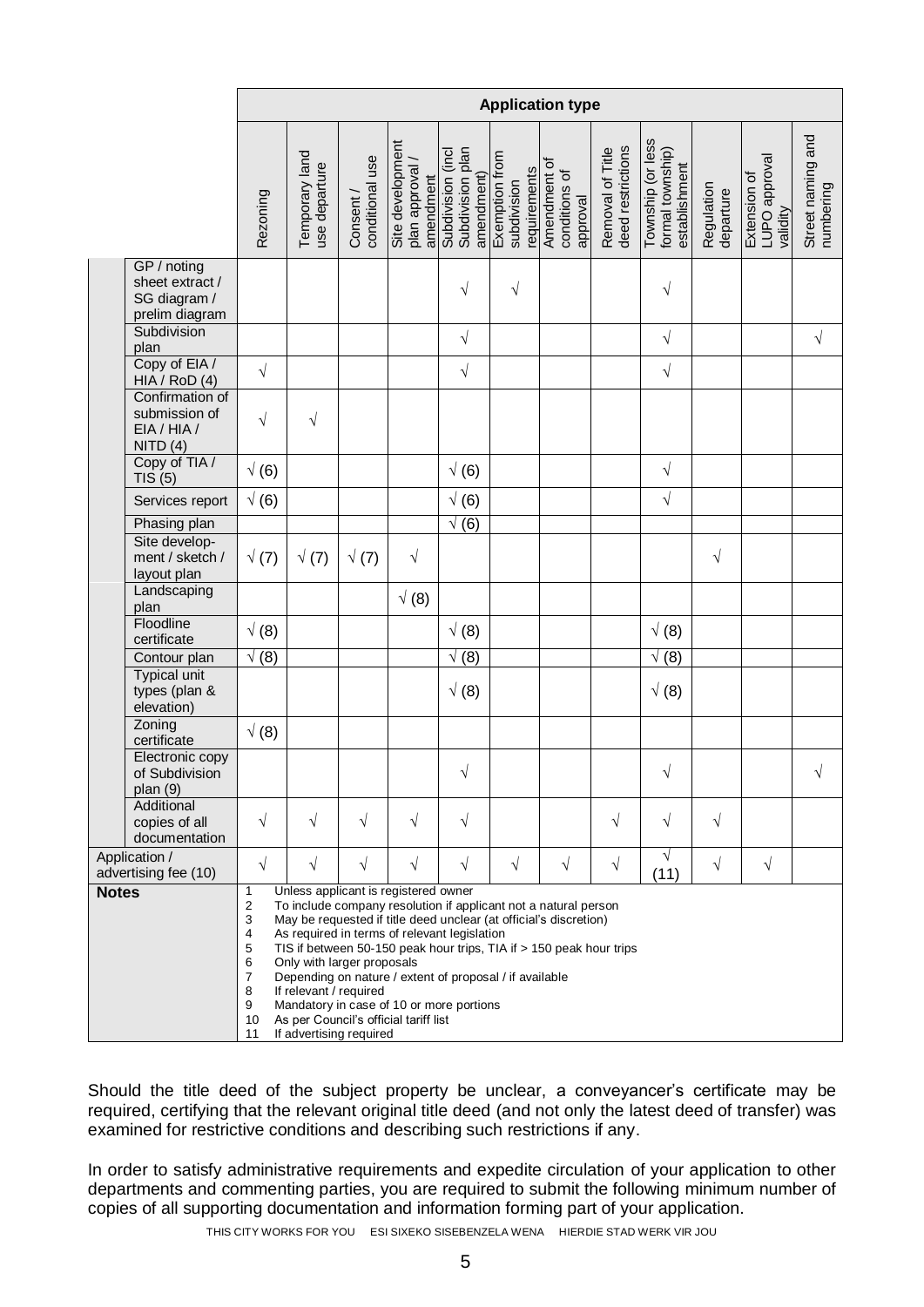| <b>Application type</b>                   | No of sets /<br>copies | <b>Other requirements</b>                 |
|-------------------------------------------|------------------------|-------------------------------------------|
| Large Rezonings & Subdivisions,           |                        | Only 4 copies of TIA or EIA if applicable |
| Removal of restrictions                   | 8                      | 1 loose set                               |
| Township establishments                   |                        | All plans to be only A3 or A4             |
|                                           |                        | Minimum 2 colour plan sets                |
| <b>Small Rezonings &amp; Subdivisions</b> |                        | 1 loose set                               |
| Minor Removal of restrictions             | 6                      | All plans to be only A3 or A4             |
|                                           |                        | Minimum 2 colour plan sets                |
| Consent / conditional use                 |                        | 1 loose set                               |
| Temporary land use departure              | 6                      | All plans to be only A3 or A4             |
|                                           |                        | Minimum 2 colour plan sets                |
| Minor subdivisions & subdivision          | 3                      | All plans to be only A3 or A4             |
| amendments                                |                        | Subdivision plan to be in colour          |
| Subdivision exemptions                    |                        | 3 copies of preliminary diagrams          |
| Site development plan approval /          | 6                      | Minimum 2 coloured plan sets              |
| amendment                                 |                        |                                           |
| Regulation departure                      |                        |                                           |
| Extension of LUPO approval validity       |                        |                                           |
| Amendment of conditions of approval       |                        |                                           |

However, kindly note, depending on the nature and complexity or uniqueness of your application and the number of consultees / affected parties, more or less copies than the number indicated above may be requested by your local planning office. The above therefore only serves as a guideline and applicants are encouraged to consult their local planning office in this regard.

# **4 APPLICATION FEES & TARIFFS**

Set out in greater detail in Council's *'Planning & Land Use Management Information Guideline'* brochure series, application fees and tariffs are set on an annual basis for each financial year (ie from 1 July to 30 June the next year) and must be paid in full at submission, failing which the application will not be processed. Contact your nearest district planning office to determine the exact amount payable in respect of your application. Once calculated, the planning office will issue you with an invoice which can be settled at any Council cash receiving office, which in turn should issue you with a formal receipt. Such proof of payment should accompany your submission.

The total fee payable is determined by the application type, extent / complexity of the proposal and extent of public participation required and may therefore consist of :

- **Example 3** basic application fee
- **Exercise** complexity fee
- advertising fee

Should the need for further impact assessments (indicating complexity) only arise later during the evaluation process or further additional public participation be required (ie in case of a major amendment), an additional fee may be charged at such time. If approved at the same time it is imposed as a condition of approval, there is no separate fee for a Site development / sketch plan application. Kindly note, withdrawal or cancellation of an application may result in forfeiture of part or all of the application fee paid.

### **5 PROPOSAL MOTIVATION**

In order to explain your proposal to interested and effected parties and enable Council to assess it. it is necessary that it be properly motivated. Whereas minor applications may only require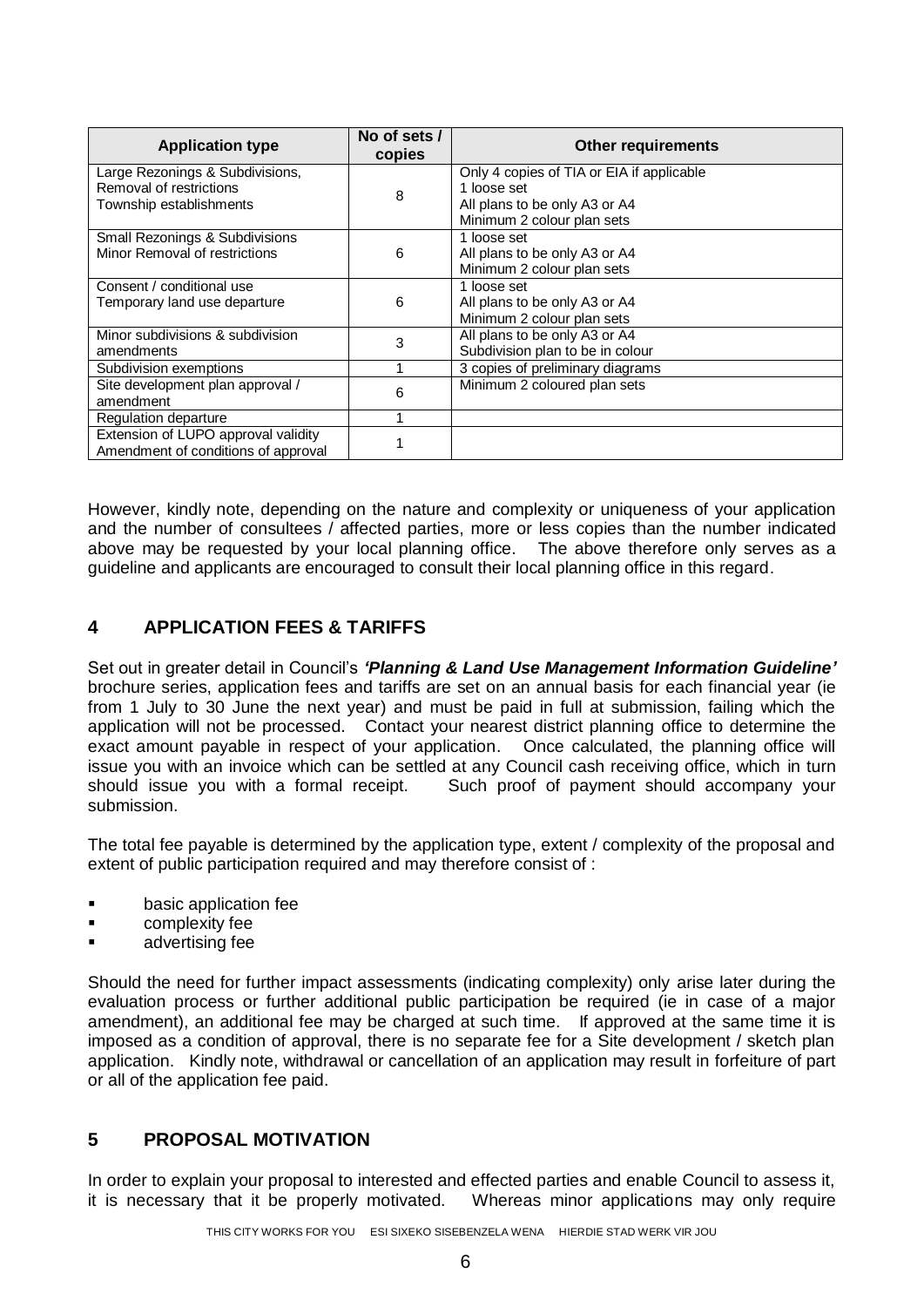motivation by means of a paragraph or two in a cover letter, larger and more complex applications may require clear explanation of the concepts and detail involved and the desirability thereof in a separate detailed motivation report. Such a detailed motivation report should include the following aspects :

- **Background** Any information of significance to the application, may include site history, any previous negotiations, transactions or changing circumstances preceding the application, previous applications etc.
- **Physical characteristics of application premises and surrounding area** Description of all physical characteristics of subject premises, including topography, slopes, drainage, vegetation, floodplains and floodlines, unique ecological habitats and sensitive areas, any unstable soil formations, existing buildings and structures, access routes etc, as well as expert knowledge and opinion where problems are anticipated. The use of photographs are encouraged.
- **Development proposal** Detailed description of all aspects of the proposed development, including any alternative schemes.
- **Desirability** Instead of causing any significant harm to existing or future users of the premises, surrounding residents or property owners, the surrounding natural / cultural / man-made environment, the local authority or public in general, a desirable development should lead to improved social, economic and physical circumstances for all parties involved.

Section 36 of the *Land Use Planning Ordinance (Ordinance 15 of 1985)* requires that an application be assessed on the basis of the **desirability** of the proposed development and the impact it might have on any existing rights (except any alleged right to protection against trade competition). Defined as the degree of acceptability of the proposed development on the land unit(s) concerned, desirability of the proposal should be discussed in terms of the following :

- Subject site's suitability for proposed development in terms of location, accessibility and physical characteristics.
- Consistency with higher order policy and planning frameworks.
- Conservation worthiness of existing buildings, structures, vegetation and other natural features.
- Compatibility of proposed development / land use(s) with character and existing spatial structure of surrounding area.
- Access to subject premises and possible traffic problems.
- **EXECOST** Cost and availability of required services and infrastructure.
- External visual impact of proposed development, as well as internal aesthetical aspects.
- Any potential disruption of / damage to environment or public nuisance as a result of proposed development / land use(s).
- Potential of application site for alternative uses / development.
- In case of subdivision, detail discussion of proposed layout, including street pattern, discouragement of through traffic / traffic calming measures, open space provision, community facility provision, pedestrian and cycle routes, as well as compatibility of proposed land uses with each other and surrounding area.

When applying for amendment, suspension or removal of title deed restrictions in terms of the *Removal of Restrictions Act, Act 84 of 1967*, it is further necessary to specifically motivate your application proposal on the basis of its impact on general public interest and the interests of the area in which the application premises is situated (as per Section 2(1)(a) of the Act).

Notwithstanding the above, you are encouraged to keep motivation of your proposal as brief and succinct as possible in order to simplify the understanding and assessment thereof. As such, any unnecessary or non-related information should rather be omitted.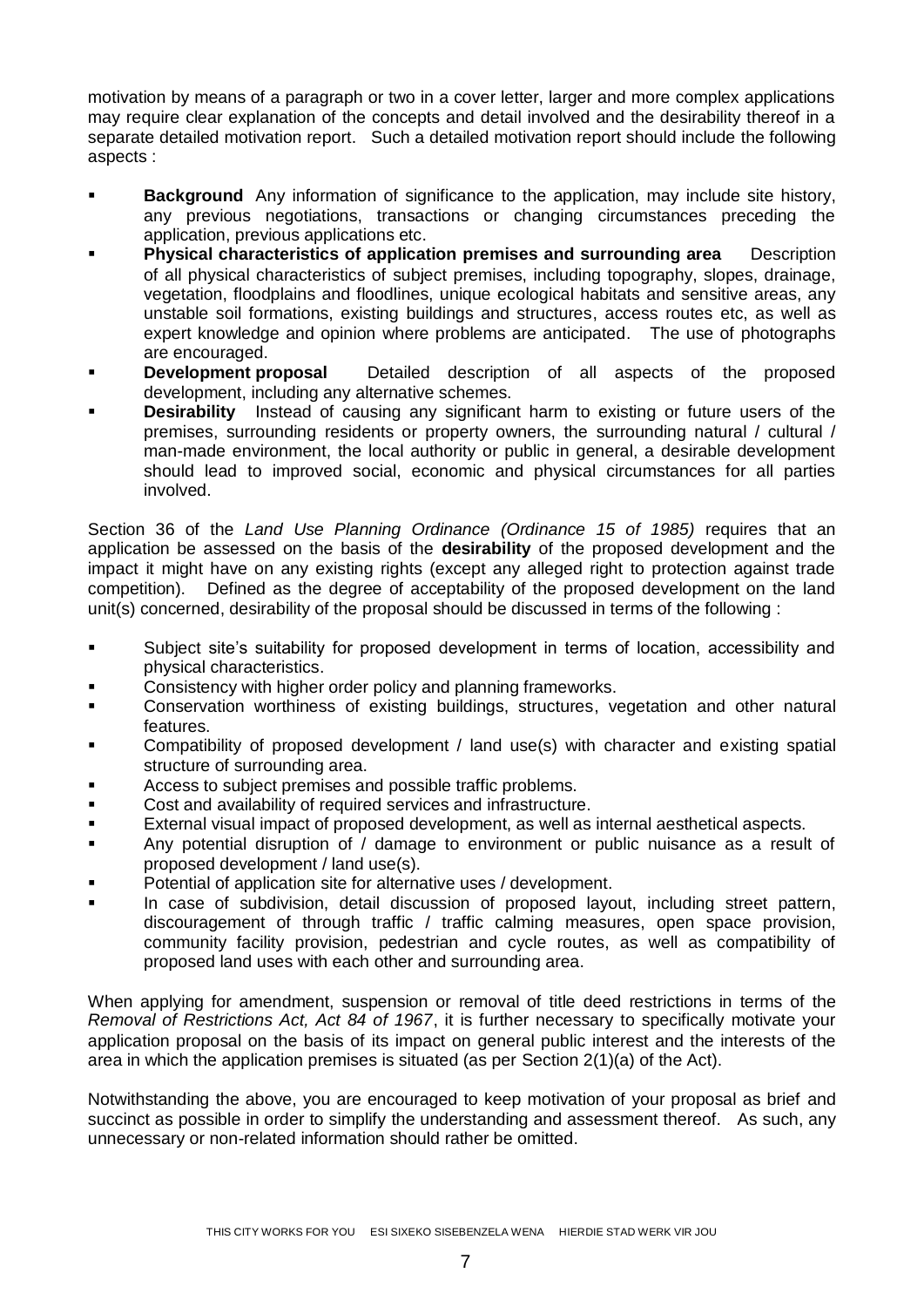### **6 ADVERTISING & PUBLIC PARTICIPATION**

Required in terms of various planning legislation and policies, Council is obliged to facilitate public consultation and participation in respect of planning applications submitted to it by arranging advertising of your proposal to various potential interested and affected parties before it is decided. Such public consultation may take various forms, including registered notices to surrounding property owners or community organisations, advertising in the press and provincial gazette or even a notice erected on site. Determined by the nature and extent of the proposed development / application type, the extent of such public consultation and participation may also vary substantially between the various types of planning applications.

Set out in greater detail in Council's *Advertising Policy : A component of the public participation process for land use & development applications*, as well as Council's *'Planning & Land Use Management Information Guideline'* brochure series, the following extracted table provide an indication of the various minimum levels of advertising in relation to specific types of applications :

|                                      |                                                                                                                                                                          |                                                 | Minimum level of advertising               |                             |                                 |                                        |                |  |  |
|--------------------------------------|--------------------------------------------------------------------------------------------------------------------------------------------------------------------------|-------------------------------------------------|--------------------------------------------|-----------------------------|---------------------------------|----------------------------------------|----------------|--|--|
|                                      | <b>Application type</b>                                                                                                                                                  |                                                 | Notice to<br>affected<br>property<br>owner | Press<br>advertise-<br>ment | Notice to<br>ward<br>councillor | Notice to<br>community<br>organisation | <b>Notes</b>   |  |  |
|                                      | Coverage                                                                                                                                                                 |                                                 | Х                                          |                             | $\sqrt{}$                       | $\sqrt{ }$                             | 1 & 10         |  |  |
|                                      | Floor factor / Bulk                                                                                                                                                      |                                                 | X                                          |                             |                                 | X                                      | $\mathbf{1}$   |  |  |
|                                      | (or habitable rooms)                                                                                                                                                     |                                                 |                                            |                             |                                 |                                        |                |  |  |
|                                      | Building lines / setbacks                                                                                                                                                |                                                 | $\overline{X}$                             |                             | $\sqrt{ }$                      | $\sqrt{2}$                             | 2 & 10         |  |  |
|                                      |                                                                                                                                                                          | Max building<br>height                          | $\mathsf{x}$                               |                             | X                               | $\mathsf{X}$                           | $\overline{2}$ |  |  |
|                                      | Height                                                                                                                                                                   | Supporting<br>structures<br>height              | X                                          |                             | X                               | X                                      | $\overline{2}$ |  |  |
|                                      |                                                                                                                                                                          | <b>Boundary wall</b><br>height                  | $\mathsf X$                                |                             | $\sqrt{ }$                      | $\sqrt{ }$                             | 2 & 10         |  |  |
|                                      |                                                                                                                                                                          | Parking                                         | $\overline{\mathsf{x}}$                    |                             | X                               | X                                      | $\overline{2}$ |  |  |
| <b>Permanent</b><br>departures       | Parking                                                                                                                                                                  | Access /<br>carriageway<br>crossings            | X                                          |                             | $\sqrt{ }$                      | $\sqrt{ }$                             | 2 & 10         |  |  |
|                                      | Special areas                                                                                                                                                            |                                                 | $\overline{\mathsf{x}}$                    |                             | $\overline{X}$                  | $\overline{X}$                         | $\overline{c}$ |  |  |
|                                      |                                                                                                                                                                          | 2nd dwelling                                    |                                            |                             |                                 |                                        |                |  |  |
|                                      |                                                                                                                                                                          | in single res<br>zones                          | X                                          |                             | $\sqrt{ }$                      | $\sqrt{ }$                             | 2 & 10         |  |  |
|                                      |                                                                                                                                                                          | Schedule<br>conditions                          | X                                          |                             | X                               | X                                      | 3              |  |  |
|                                      | General                                                                                                                                                                  | Min erf size /<br>frontage                      | X                                          |                             | X                               | X                                      | $\overline{2}$ |  |  |
|                                      |                                                                                                                                                                          | Min street<br>width for<br>certain<br>buildings | X                                          |                             | X                               | X                                      | 2              |  |  |
|                                      |                                                                                                                                                                          | Other                                           | X                                          |                             | $\sqrt{ }$                      | $\sqrt{ }$                             | 2 & 10         |  |  |
| Amendment of<br>conditions           | Subdivision, secondary usage,<br>special consent / conditional<br>use, temporary departure &<br>rezoning, where applications<br>were originally advertised to<br>parties |                                                 | X                                          |                             | X                               | X                                      |                |  |  |
|                                      | Any other LUPO condition                                                                                                                                                 |                                                 | $\overline{X}$                             |                             | $\sqrt{ }$                      | $\sqrt{ }$                             | 4 & 10         |  |  |
| <b>Removal of restrictions</b>       |                                                                                                                                                                          |                                                 | $\overline{\mathsf{x}}$                    | $\overline{X}$              | $\overline{\mathsf{x}}$         | $\overline{X}$                         |                |  |  |
|                                      | When consistent with<br>surroundings or policy                                                                                                                           |                                                 | X                                          |                             | $\sqrt{ }$                      | $\sqrt{ }$                             | $6/7$ & 10     |  |  |
| <b>Subdivision</b>                   | When not consistent with<br>surroundings or policy                                                                                                                       |                                                 | $\mathsf X$                                | X                           | $\sqrt{ }$                      | $\sqrt{ }$                             | $6/7$ & 10     |  |  |
|                                      | Other                                                                                                                                                                    |                                                 | $\overline{X}$                             |                             | $\sqrt{ }$                      | $\sqrt{ }$                             | 6/7 & 10       |  |  |
|                                      | required                                                                                                                                                                 | When no impact assessments                      | X                                          |                             | X                               | X                                      | 5              |  |  |
| Special consent /<br>conditional use | required                                                                                                                                                                 | When impact assessment                          | $\mathsf X$                                | X                           | $\mathsf X$                     | X                                      |                |  |  |
|                                      | When press advertising                                                                                                                                                   | required ito a zoning scheme                    | X                                          | X                           | $\mathsf X$                     | X                                      |                |  |  |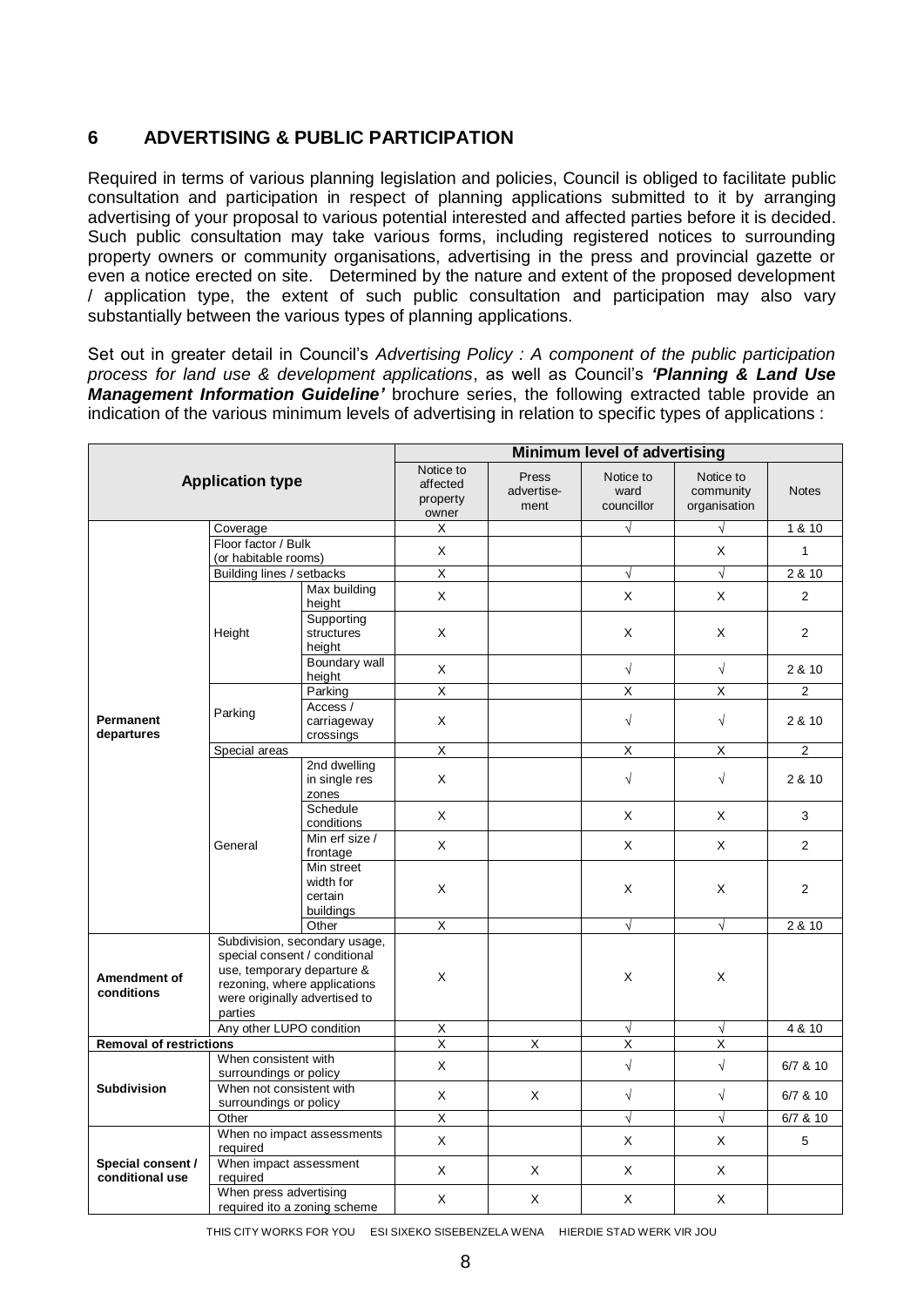|                              |                |                                                                                                                                                                                                                          | <b>Minimum level of advertising</b>                                                                              |                             |                                                                                                 |                                        |              |  |  |
|------------------------------|----------------|--------------------------------------------------------------------------------------------------------------------------------------------------------------------------------------------------------------------------|------------------------------------------------------------------------------------------------------------------|-----------------------------|-------------------------------------------------------------------------------------------------|----------------------------------------|--------------|--|--|
|                              |                | <b>Application type</b>                                                                                                                                                                                                  | Notice to<br>affected<br>property<br>owner                                                                       | Press<br>advertise-<br>ment | Notice to<br>ward<br>councillor                                                                 | Notice to<br>community<br>organisation | <b>Notes</b> |  |  |
|                              |                | Working from home                                                                                                                                                                                                        | $\overline{X}$                                                                                                   |                             | $\overline{\mathsf{x}}$                                                                         | $\overline{\mathsf{x}}$                |              |  |  |
|                              |                | Demolitions & new work in                                                                                                                                                                                                |                                                                                                                  |                             | $\sqrt{}$                                                                                       | X                                      | 9            |  |  |
|                              |                | Urban Conservation area                                                                                                                                                                                                  |                                                                                                                  |                             |                                                                                                 |                                        |              |  |  |
|                              |                | 2nd dwelling & double<br>dwelling unit                                                                                                                                                                                   | X                                                                                                                |                             | $\sqrt{}$                                                                                       | $\sqrt{ }$                             | 10           |  |  |
|                              |                | Development in public open<br>space                                                                                                                                                                                      | X                                                                                                                | X                           | X                                                                                               | X                                      |              |  |  |
| Temporary land use departure |                |                                                                                                                                                                                                                          | $\overline{X}$                                                                                                   |                             | $\overline{X}$                                                                                  | $\overline{X}$                         |              |  |  |
| Rezoning                     |                |                                                                                                                                                                                                                          | $\overline{\mathsf{x}}$                                                                                          | X                           | $\overline{\mathsf{x}}$                                                                         | $\overline{\mathsf{x}}$                |              |  |  |
| Zoning scheme amendment      |                |                                                                                                                                                                                                                          |                                                                                                                  | $\overline{\mathsf{x}}$     | $\overline{\mathsf{x}}$                                                                         | $\overline{\mathsf{x}}$                | 8            |  |  |
|                              |                | Approval of validity extension (where policy or<br>neighbouring property ownership have changed)                                                                                                                         | X                                                                                                                |                             | $\mathsf{X}$                                                                                    | $\mathsf{X}$                           |              |  |  |
| <b>Explanatory</b>           | 1              | No advertising for coverage, bulk and habitable room departures exceeding the relevant existing Scheme                                                                                                                   |                                                                                                                  |                             |                                                                                                 |                                        |              |  |  |
| notes                        |                | parameter by less than 10%.                                                                                                                                                                                              |                                                                                                                  |                             |                                                                                                 |                                        |              |  |  |
|                              |                |                                                                                                                                                                                                                          | 2 In case of minor departures from a Zoning Scheme, at discretion of the responsible official, only neighbouring |                             |                                                                                                 |                                        |              |  |  |
| X Required                   |                |                                                                                                                                                                                                                          |                                                                                                                  |                             | property owners may be consulted. Where departures would impact on the amenity of scenic views, |                                        |              |  |  |
| $\sqrt{ }$<br>By request     |                | advertising is extended to community organisations and the ward councillor.                                                                                                                                              |                                                                                                                  |                             |                                                                                                 |                                        |              |  |  |
| (see note 10)                |                | 3 Schedule conditions were imposed when certain previous zonings and rezonings were approved by Council.                                                                                                                 |                                                                                                                  |                             |                                                                                                 |                                        |              |  |  |
|                              |                | Departure from these are treated in the same manner as parameters in the applicable Zoning schemes.                                                                                                                      |                                                                                                                  |                             |                                                                                                 |                                        |              |  |  |
|                              |                | Before the required advertising is determined, the history of the property / condition must be investigated.                                                                                                             |                                                                                                                  |                             |                                                                                                 |                                        |              |  |  |
|                              | 4              | No external advertising required to amend subdivision conditions, unless condition being amended will                                                                                                                    |                                                                                                                  |                             |                                                                                                 |                                        |              |  |  |
|                              | 5              | adversely affect someone, in which case application is advertised to adversely affected property owners.<br>In case of a secondary usage / special consent / conditional use or temporary land use departure application |                                                                                                                  |                             |                                                                                                 |                                        |              |  |  |
|                              |                | where no impact assessments are required, no advertising required where applicable Zoning scheme allows                                                                                                                  |                                                                                                                  |                             |                                                                                                 |                                        |              |  |  |
|                              |                | discretion on whether to advertise or not. A motivation for no advertising to be included in report.                                                                                                                     |                                                                                                                  |                             |                                                                                                 |                                        |              |  |  |
|                              | 6              | No advertising where a subdivision is in line with a previous rezoning already previously advertised.                                                                                                                    |                                                                                                                  |                             |                                                                                                 |                                        |              |  |  |
|                              | $\overline{7}$ | No advertising for subdivision exemptions in terms of Section 23 of LUPO. Also, no advertising required                                                                                                                  |                                                                                                                  |                             |                                                                                                 |                                        |              |  |  |
|                              |                | where a subdivision would have no impact on the existing physical environment (ie subdivision of existing row                                                                                                            |                                                                                                                  |                             |                                                                                                 |                                        |              |  |  |
|                              |                | houses, which will physically not alter due to the subdivision).                                                                                                                                                         |                                                                                                                  |                             |                                                                                                 |                                        |              |  |  |
|                              | 8              | Where practically possible, notices on affected property owners may be served by distributing it with municipal                                                                                                          |                                                                                                                  |                             |                                                                                                 |                                        |              |  |  |
|                              |                | accounts, letter drops or other means. Registered letters only to be served when practical / financially viable.                                                                                                         |                                                                                                                  |                             |                                                                                                 |                                        |              |  |  |
|                              | 9              | With this type of application, appropriate urban conservation interest groups and/or the Institute of Architects                                                                                                         |                                                                                                                  |                             |                                                                                                 |                                        |              |  |  |
|                              |                | and/or competent heritage / advisory committee may be consulted.                                                                                                                                                         |                                                                                                                  |                             |                                                                                                 |                                        |              |  |  |
|                              |                | 10 $\sqrt{ }$ : Advertising to ward councillor and recognised community organisation, as requested by such parties.                                                                                                      |                                                                                                                  |                             |                                                                                                 |                                        |              |  |  |
|                              |                | Departure from policy requirement only allowed in exceptional circumstances, which departure is to<br>General                                                                                                            |                                                                                                                  |                             |                                                                                                 |                                        |              |  |  |
|                              |                | be properly motivated in writing in terms of the legislation giving discretion. Such decision only to be                                                                                                                 |                                                                                                                  |                             |                                                                                                 |                                        |              |  |  |
|                              |                | made by relevant Land Use Management Development Ccordinator.                                                                                                                                                            |                                                                                                                  |                             |                                                                                                 |                                        |              |  |  |

Kindly note Council's Advertising policy is reviewed from time to time, as a result of which the above guidelines may vary in future and prior liaison with your local planning office is thus advised.

Notwithstanding the above guidelines and although a final and exact determination in this regard can only be made upon submission and once the application is complete, your local district planning office should be consulted for an estimate of the extent (and cost) of public consultation and participation required in respect of your application. Also note, where advertising is required in terms of other legislation as well (of a related application, ie the *National Environmental Management Act (Act 107 of 1998)*), such advertising may be combined with any advertising required in terms of the *Land Use Planning Ordinance (Ordinance 15of 1985)*.

Under certain circumstances, advertising of minor applications may be undertaken by applicants themselves. Should you wish to undertake advertising of your application yourself in such an instance, specific instructions regarding the manner and extent of such advertising will be issued by your local district planning office once your application is considered complete, which advertising would have to adhere to legal and Council's own standards. After completion of the advertising process, you will then be required to submit sufficient documentary evidence to demonstrate compliance in this regard.

Should you supply a cell phone contact number on the application form, you'll receive a sms message when advertising of your application commences. Kindly note, all documentation submitted with your application is considered public records and would thus be open for public inspection during the advertising period.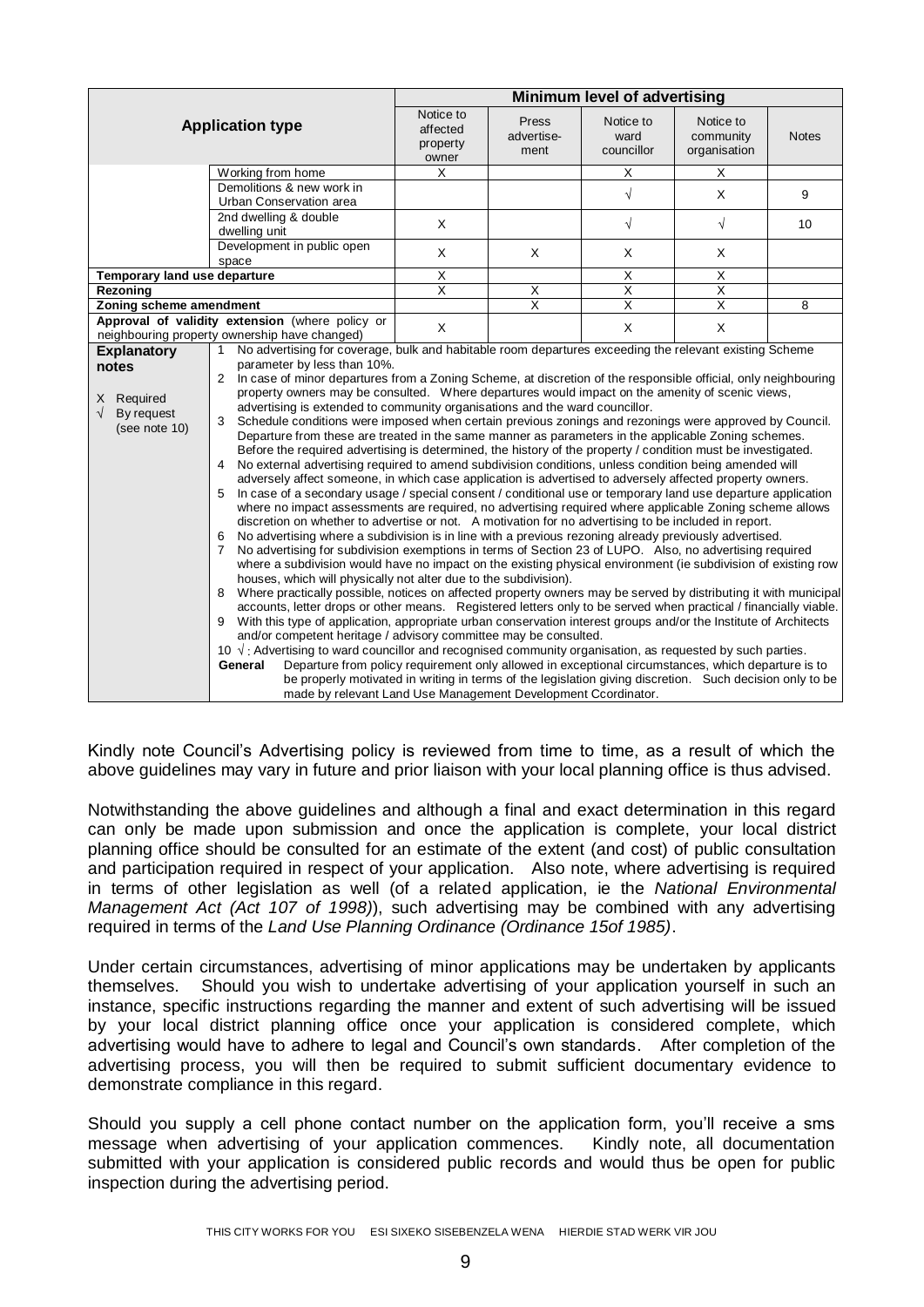Where sufficient documentary evidence of an interested or affected party or authority's acceptance of your proposal is submitted (ie by means of a letter of comment or endorsement of the plans), such party or authority may not necessarily be approached for comments again. As it expedites the processing of applications, prior liaison and consultation with interested or affected parties and authorities is thus encouraged. In this respect, you may approach your local district planning office prior to submission to identify a list of potential interested and affected parties and authorities in respect of your proposal.

After completion of the advertising process, copies of any comments and/or objections against your application received during this period will be made available and your formal response thereon within a 60 day period requested in writing, failing which you will be deemed to not have any response. You may also wish to amend your application in order to address any concerns raised during such public participation. Should such amendments be considered substantial and potentially lead to a different or more adverse impact / intense scheme than before, Council may require it necessary to re-advertise your application to interested and affected parties, which may incur you further advertising costs.

# **7 APPEALS**

Once Council has reached a decision on your application, you (the applicant) and any objectors will be notified in writing of such decision and be advised of your right to appeal to the City Manager (should you feel aggrieved by the decision) in terms of Section 62 of the *Municipal Systems Act (Act 32 of 2000)* and to the relevant provincial authority (in case of refusal or against imposition of any condition of approval, or against approval in the case of an objector) in terms of Section 44 of the *Land Use Planning Ordinance (Ordinance 15 of 1985)* respectively, at separate instances.

Should you decide to exercise such appeal right, it must be done within a prescribed period and on a prescribed form, of which you'll be notified in writing. Should any objector exercise their appeal right, you'll be afforded the opportunity to comment thereon (and vice versa) before a final decision is taken. Should you require any further information in this regard, kindly consult your local district planning office or Council's *'Planning & Land Use Management Information Guideline'* brochure series.

Kindly note, any decision on your application is suspended until such time as the period for lodging appeals has lapsed and Council has advised you in writing that you may act on the decision or until the final outcome of any appeal submitted is made known.

### **8 CONTACT NUMBERS**

Please feel welcome to contact any of the under mentioned district planning offices or head office, should you have any further enquiries. Use the list at the end of this section to find out which district office serves your area.

|        | Local district     | <b>District</b> | <b>Address</b>                                                             |                                    | Contact no |          |                                     |  |
|--------|--------------------|-----------------|----------------------------------------------------------------------------|------------------------------------|------------|----------|-------------------------------------|--|
| office |                    | manager         | <b>Physical</b>                                                            | Postal                             | Phone      | Fax      | E-mail                              |  |
| А      | City Bowl / CBD    | Sydney Holden   | 14th floor, Civic centre, 12 Hertzog<br>Boulevard, Cape Town               | PO Box 4529<br>Cape Town 8000      | 400 5352   | 421 1963 | Sydney.Holden@ca<br>petown.gov.za   |  |
| в      | <b>Milnerton</b>   | Susan Matthysen | Ground flr, Milpark bdg, cnr Koeberg<br>Road & Ixia Street, Milnerton      | PO Box 35<br>Milnerton 7435        | 550 1090   | 550 7517 | Susan.Matthysen@c<br>apetown.gov.za |  |
|        | Kraaifontein       | Charles Rudman  | 1st floor, Municipal offices, 87<br>Brighton Road, Kraaifontein            | Private Bag X16<br>Kuilsriver 7579 | 980 6265   | 980 6179 | Charles.Rudman@c                    |  |
|        | <b>Durbanville</b> |                 | Ground floor, Municipal offices, cnr<br>Oxford & Queen Street, Durbanville | PO Box 100<br>Durbanville 7551     | 970 3058   | 976 9586 | apetown.gov.za                      |  |
| D      | <b>Bellville</b>   | Michael Jones   | 3rd floor, Civic centre, Voortrekker<br>Road, Bellville                    | PO Box 2<br>Bellville 7535         | 918 2329   | 918 2356 | Michael.Jones@cap                   |  |
|        | Parow              |                 | 3rd floor, Municipal offices, cnr                                          | PO Box 11                          | 938 8432   | 938 8509 | etown.gov.za                        |  |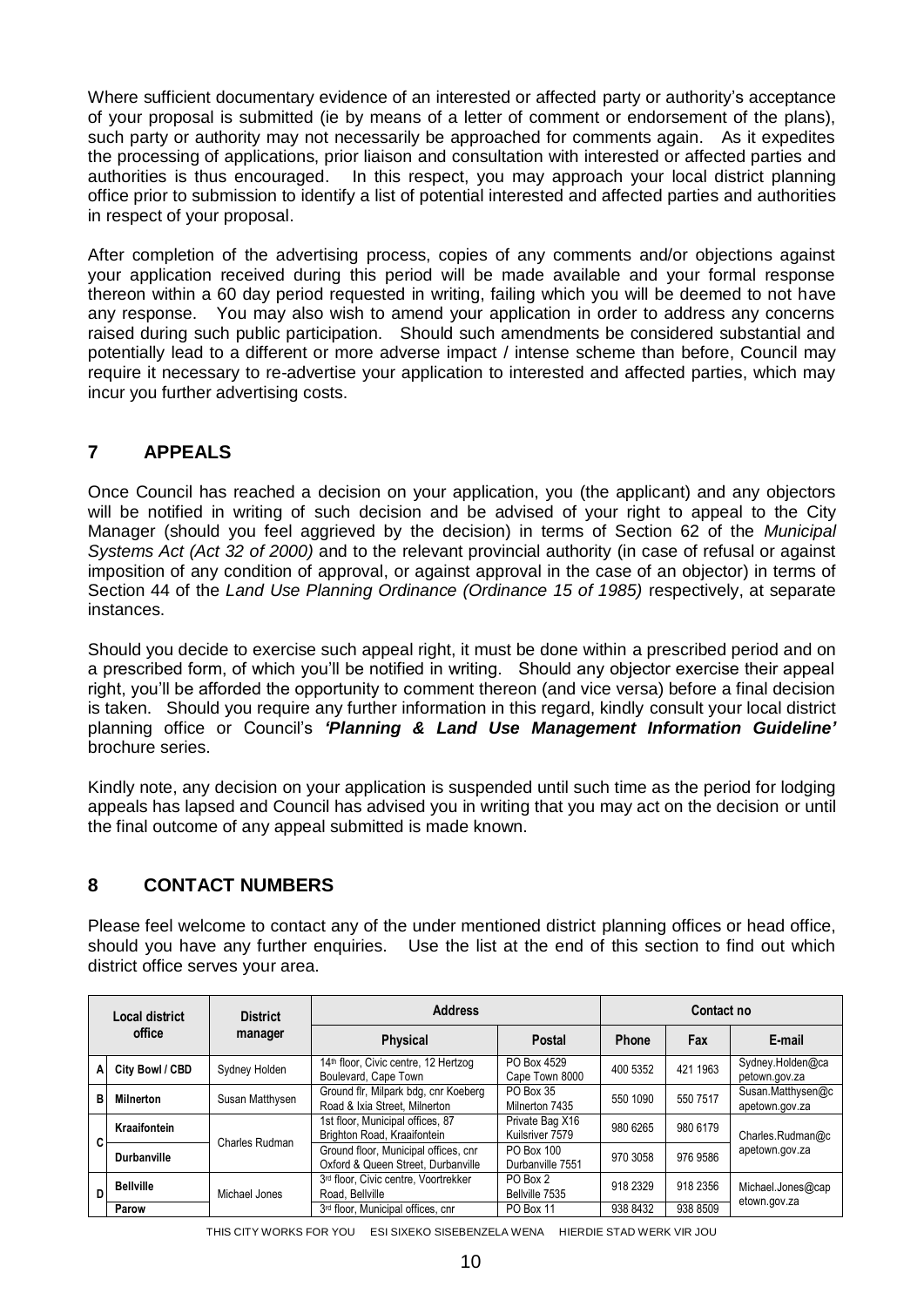|                                                                | Local district | <b>District</b>   | <b>Address</b>                                                                                         |                                    | Contact no |          |                                       |  |
|----------------------------------------------------------------|----------------|-------------------|--------------------------------------------------------------------------------------------------------|------------------------------------|------------|----------|---------------------------------------|--|
|                                                                | office         | manager           | <b>Physical</b>                                                                                        | Postal                             | Phone      | Fax      | E-mail                                |  |
|                                                                |                |                   | Voortrekker Road & Talent Street,<br>Parow                                                             | Parow 7499                         |            |          |                                       |  |
|                                                                | Goodwood       |                   | Municipal offices, Voortrekker Road,<br>Goodwood                                                       | PO Box 100<br>Goodwood 7459        | 590 1416   | 590 1420 |                                       |  |
| Е                                                              | Somerset-West  | Gerhard Visser    | 1 <sup>st</sup> floor, Municipal offices, cnr<br>Andries Pretorius & Victoria Street.<br>Somerset-West | PO Box 19<br>Somerset-West<br>7129 | 850 4346   | 850 4354 | Gerhard Visser@ca                     |  |
|                                                                | Kuilsrivier    |                   | 1 <sup>st</sup> floor, Omni-Forum blg, 94 Van<br>Riebeeck Road, Kuilsrivier                            | Private Bag X16<br>Kuilsriver 7579 | 900 1750   | 900 1786 | petown.gov.za                         |  |
|                                                                | Khayelitsha    | Pieter Terblanche | Block E. Stocks & Stocks Building.<br>Ntlakohlaza Road, Khayelitsha                                    | Private Bag X4<br>Parow 7499       | 360 1101   | 360 1113 | Pieter Terblanche@<br>capetown.gov.za |  |
| G                                                              | Plumstead      | Margot Muller     | 1st floor, 3 Victoria Road, Plumstead                                                                  | Private Bag X5<br>Plumstead 7801   | 710 9374   | 710 8039 | Margot.Muller@cape<br>town.gov.za     |  |
| н                                                              | Plumstead      | Ossie Gonsalves   | 1 <sup>st</sup> floor, 3 Victoria Road, Plumstead                                                      | Private Bag X5<br>Plumstead 7801   | 710 8203   | 710 8039 | Ossie.Gonsalves@c<br>apetown.gov.za   |  |
| <b>Head office</b><br>(Director Town Planning: Cheryl Walters) |                |                   | 16th floor, Civic centre, 12 Hertzog<br>Boulevard, Cape Town                                           | PO Box 4511<br>Cape Town 8000      | 400 3525   | 425 4327 | Cheryl Walters@cap<br>etown.gov.za    |  |

|   | <b>District</b>    | Areas served                                                                                                                                                                                                                                                                                                                                                                                                                                                                                                                                                                                                                                                                                                                                                                                                                                                                                                                                   |  |  |  |  |  |
|---|--------------------|------------------------------------------------------------------------------------------------------------------------------------------------------------------------------------------------------------------------------------------------------------------------------------------------------------------------------------------------------------------------------------------------------------------------------------------------------------------------------------------------------------------------------------------------------------------------------------------------------------------------------------------------------------------------------------------------------------------------------------------------------------------------------------------------------------------------------------------------------------------------------------------------------------------------------------------------|--|--|--|--|--|
| A | City Bowl / CBD    | Acacia Park, Bantry Bay, Camp's Bay, Bakoven, Cape Town City Centre / City Bowl, Clifton, Epping Industria, Foreshore, Fresnaye,<br>Gardens, Green Point, Kensington, Langa, Maitland, Maitland Garden Village, Mouille Point, Mowbray, Ndabeni, Observatory,<br>Oranjezicht, Paarden Eiland, Pinelands, Salt River, Schotschekloof, Sea Point, Signal Hill / Lions Head, Table Mountain, Tamboerskloof,<br>Thornton, Three Anchor Bay, Vredehoek, Windermere, Wingfield, Woodstock, Zonnebloem                                                                                                                                                                                                                                                                                                                                                                                                                                                |  |  |  |  |  |
| в | <b>Milnerton</b>   | Big Bay, Blouberg Rise, Blouberg Sands, Bloubergrant, Bloubergstrand, Brooklyn, Century City, Dunoon, Flamingo Vlei, Joe Slovo Park,<br>Killarney Gardens, Lagoon Beach, Mamre, Marconi Beam, Melkbosstrand, Metro Industrial Township, Milnerton, Milnerton Ridge,<br>Montague Gardens, Parklands, Phoenix, Royal Ascot, Rugby, Sanddrift, Summer Greens, Sunningdale, Sunridge, Sunset Beach, Table<br>View, Tijgerhof, West Beach, West Riding, Ysterplaat, Zonnebloem                                                                                                                                                                                                                                                                                                                                                                                                                                                                      |  |  |  |  |  |
| C | Kraaifontein       | Andrag Grounds, Amanda Glen, Arauna, Aurora, Belmont Park, Bethanie, Bloekombos, Bloemhof, Blomvlei, Bo-Oakdale, Bonnie Brae<br>Bonnie Brook, Botfontein Smallholdings, Bracken Heights Brackenfell, Brackenfell Industria, Brentwood Park, Cape Gate, Chantecler,<br>De Oude Spruit, Door De Kraal, D'urbanvale, Durbanville, Durbanville Hills, Durbanville Meadows, Durbell, Durmonte, Edenpark,<br>Eikendal, Everglen, Everite Industria, Eversdal, Eversdal Heights, Ferndale, Fisantekraal, Goedemoed, Goliath Estate, Hoheizen,<br>Hoogstede, Joostenbergvlakte Smallholdings, Kanonberg, Kenridge, Klaradyn, Kleinbegin, Kleinbron, Klipheuwel, Kraaifontein,<br>Kraaifontein Industria, Kraaifontein North Smallholdings, Langeberg Hoogte, Langeberg Ridge, Langeberg Smallholdings, Langeberg<br>Village, Loevenstein, Morgen Gronde, Morgenster, Morgenster Heights, Morningstar, Nature's Valley, Nerina, Nieuw Maastrecht 1 & 2, |  |  |  |  |  |
|   | <b>Durbanville</b> | Normandie, Northpine, Okavango Park, O'Kennedyville, Oude Westhof, Peerless Park, Philadelphia, Pinehurst, Protea Heights, Protea<br>Village, Protea Valley, Proteaville, Ridgeworth Rosedale, Rosendal, Rosenpark, Ruitershoogte, Ruwari, Schoongezicht, Scottsdene,<br>Scottsville, Selborne, Sonstraal, Sonstraal Heights, Springbok Park, Springfield, St Michael's, Stellenberg, Stellenridge, Stellenryk,<br>Summerville, The Crest, Tygervalley, Uitzicht, Valmary Park, Van Riebeeckshof, Vergesig, Vierlanden, Vredekloof, Vredekloof Heights,<br>Vygeboom, Wairoa, Wallacedene, Tyger Waterfront, Waterkloof, De Bron Ext 44, Welgedacht, Welgemoed, Welgevonden, Wellway<br>Park, Windsor Park, Windsor Park Estate, Wynland Industrial Park, Zandkloof Farm, Zoo Park                                                                                                                                                              |  |  |  |  |  |
|   | <b>Bellville</b>   | Avondale, Beaconvale, Belgravia, Belhar, Bellair, Bellville CBD, Bellville South, Bellville South Industria, Bellville Waste Works, Belrail,<br>Belvedere, Bishop Lavis, Blommendal, Blomtuin, Bonteheuwel, Boquinar Industrial Area, Bosbell, Boston, Bothasig, Cape Town Airport,<br>Charlesville, Chrismar, Churchill Estate, Clamhall, De Duin, De Tijger, Delft, Dunrobin, Durheim Local Area, Edgemead, Elsies River,<br>Elsies River Industria, Epping Industria, Fairfield Estate, Goodrail, Florida, Glenhaven, Glenlily, Glenwood, Goodwood, Goodwood                                                                                                                                                                                                                                                                                                                                                                                |  |  |  |  |  |
| D | Parow              | Estate, Greenlands, Groenvallei, Hardekraaltjie, Heemstede, Joubertpark, Kaapzicht, Kalksteenfontein, Kempenville, King David Country<br>Club, Kleinbosch, Klipkop, La Rochelle, Labiance, Loumar, Marinda Park, Matroosfontein, Meyerhof, Milnerton, Montague, Montana<br>Extension, Monte Vista, Montevideo, N1 City, Nooitgedacht, Northgate, Oakdale, Oakglen, Oostersee, Panorama, Parow, Parow                                                                                                                                                                                                                                                                                                                                                                                                                                                                                                                                           |  |  |  |  |  |
|   | Goodwood           | Industria, Parow North, Parow Valley, Plattekloof, Plattekloof Glen, Ravensmead, Richmond, Richmond Estate, Richmond Park,<br>Richwood, Ruyterwacht, Sacks Circle, Sanlamhof, Saxon Industria, Shirley Park, Sonnendal, Stikland, Stikland Hospital, Stikland<br>Industria, Thalman, Townsend Estate, Triangle Farm, Tygerberg Hospital, Tygerdal, UWC, Valhalla Park, Vasco Estate, Vogelvlei,<br>Vredelust, Vredenberg, Welgelegen, WP Showgrounds                                                                                                                                                                                                                                                                                                                                                                                                                                                                                           |  |  |  |  |  |
|   | Somerset-West      | Admiral's Park, Amandelrug, Amandelsig, Anchorage Park, Annandale, Austinville, Bellville Teachers College, Blackheath Industria, Blue<br>Downs CBD, Bosonia, Bottelary Smallholdings, Brandwag, Brantwood, Brentwood Park, Broadlands, Camelot, Danarand, De Kuilen, De<br>Wijnlanden Estate, Delro Village, Dennemere, Des Hampden, Dobson, Driftsands, Eersterivier, Eersterivier Industria, Eikenbosch,<br>Electric City, Elim, Fairdale, Faure, Firgrove Rural, Forest Heights, Forest Village, Fountain Village, Gaylee, Gersham, Gordon's Bay,<br>Greenfields, Haasendal, Hagley, Happy Valley, Harbour Island, Highbury, Highgate, Hillcrest Heights, Hindle Park, Jacarandas,                                                                                                                                                                                                                                                         |  |  |  |  |  |
| E | Kuilsrivier        | Jacobsdal Smallholdings, Jagtershof, Jan Kriel, Kalkfontein 1 & 2, Klein Zevenwacht, Kleinvlei Town, Klipdam, Kuilsrivier Golf Course,<br>Kuilsrivier Industria, Kuilsrivier South Smallholdings, Langverwacht Smallholdings, Loucharmante, Lwandle, Mabille Park, Macassar,<br>Malibu Village, Mansfield, Mfuleni, Mikro Park, Monwabisi, Mountainside, Nomzamo, Oakdene, Penhill, Polkadraai Smallholdings,<br>Rosedale, Rotterdam, Rouxville, Rustdal, Sarepta, Saxenburg Park, Silveroaks, Silversands, Sir Lowry's Pass, Somerset West, Soneike<br>1 & 2, Sonnekuil, St Dumas, Strand, Sunbird Park, Tarentaal Plaas, Temperance Town, The Conifers, Tuscany Glen, Voëlvlei, Welmoed<br>Cemetery, Wembley Park, Wesbank, Wimbledon Estate, Winslow, Zevendal, Zevenwacht, Zevenzicht                                                                                                                                                      |  |  |  |  |  |
| F | Khayelitsha        | Barnet Molokwana Corner, Beacon Valley, Bongani, Crossroads, Driftsands, Eastridge, Ekuphumuleni, Eyethu, Good Hope, Graceland,<br>Griffiths Mxenge, Harare, liitha Park, Ikwezi Park, Khaya, Kuyasa, Lentegeur, Mandela Park, Mitchell's Plain, Mxolisi Phetani,<br>Nonqubela, Philippi, Portland, Rocklands, Sabata Dalindyebo Square, Silvertown, Tafelsig, Thembokwezi, Umrhabulo Triangle, Victoria<br>Mxenge, Weltevreden Valley, Westridge, Wolfgat Nature Reserve, Woodlands                                                                                                                                                                                                                                                                                                                                                                                                                                                           |  |  |  |  |  |
| G | Plumstead          | Athlone, Barnet Molokwana Corner, Beacon Valley, Belgravia, Belthorn Estate, Bongani, Bridgetown, Crawford, Crossroads, Driftsands,<br>Eastridge, Ekuphumuleni, Eyethu, Gatesville, Good Hope, Graceland, Grassy Park, Griffiths Mxenge, Guguletu, Hanover Park, Harare,<br>Hatton, Hazendal, Heideveld, liitha Park, Ikwezi Park, Kewtown, Khaya, Kuyasa, Lansdowne, Lavender Hill, Lentegeur, Lotusriver,<br>Mandela Park, Manenberg, Mitchell's Plain, Mountview, Muizenberg, Mxolisi Phetani, Newfields, Nongubela, Nyanga, Ottery, Parkwood,<br>Pelikan Park, Penlyn Estate, Philippi, Pinati, Portland, Primrose Park, Rocklands, Rondebosch East, Rylands, Sabata Dalindyebo                                                                                                                                                                                                                                                            |  |  |  |  |  |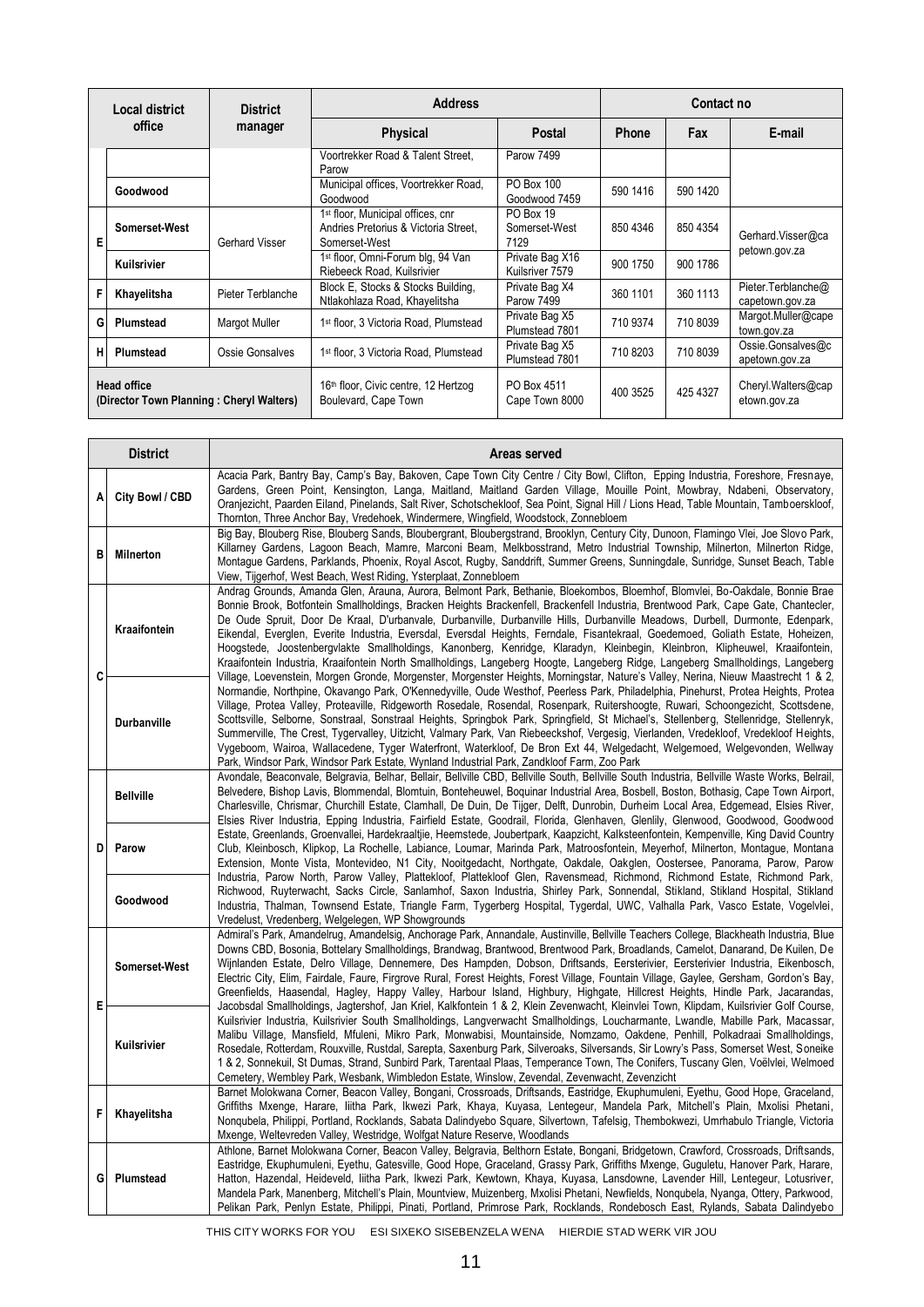|    |           | Square, Sand Industria, Seawinds, Silvertown, Strandfontein, Surrey, Sybrand Park, Tafelsig, Thembokwezi, Umrhabulo Triangle,<br>Vanguard, Victoria Mxenge, Vrygrond, Welcome, Weltevreden Valley, Westridge, Wetton, Wolfgat Nature Reserve, Woodlands,<br>Zeekoeivlei                                                                                                                                                                                                                              |
|----|-----------|------------------------------------------------------------------------------------------------------------------------------------------------------------------------------------------------------------------------------------------------------------------------------------------------------------------------------------------------------------------------------------------------------------------------------------------------------------------------------------------------------|
| нι | Plumstead | Bergyliet, Bishop's Court, Capri, Castle Rock, Claremont, Clovelly, Constantia, Diepriver, Elfindale, Fish Hoek, Glencairn, Heathfield,<br>Hout Bay, Kalk Bay, Kenilworth, Kirstenhof, Kommetjie, Lakeside, Llandudno, Meadowridge, Misty Cliffs, Mowbray, Muizenberg,<br>Newlands, Noordhoek, Ocean View, Plumstead, Retreat, Rondebosch, Rosebank, Scarborough, Simon's Town, Smitswinkelbaai,<br>Southfield, St James, Steenberg, Sunnydale, Sunvalley, Table Mountain, Tokai, West Lake, Wynberg |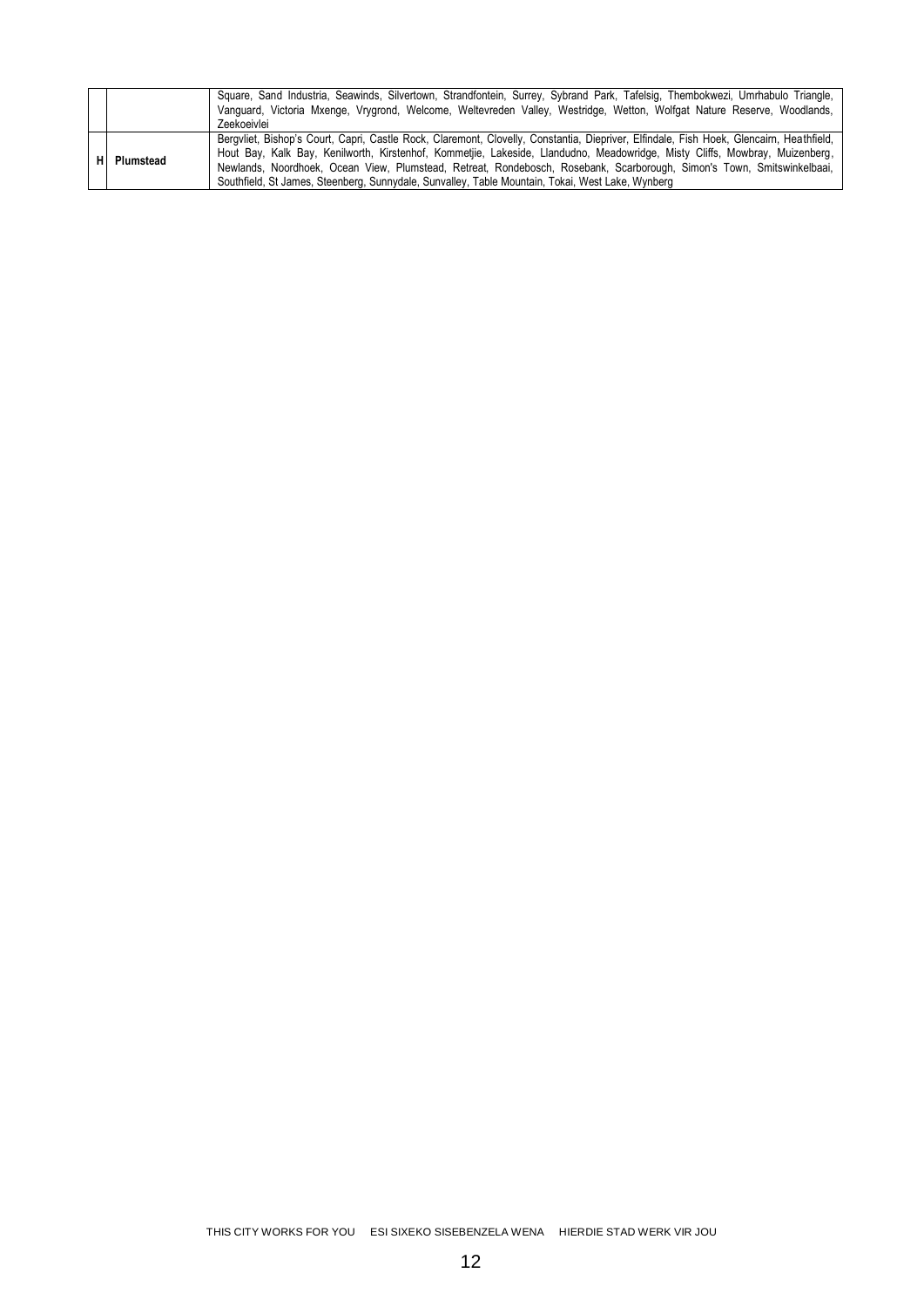#### **PART B**

### **9 SUBDIVISION OF LAND**

When applying for subdivision or rezoning to subdivisional area, your application should be accompanied by a proposed Subdivision plan in both hard copy and electronic (ie .shp, .dwg or .dxf) format, in the absence of which your application will not be considered complete or processed. Drawn in A4 / A3 format and with the number of copies required set out in Section 3 above, such a proposed Subdivision plan should as a minimum indicate the following information :

- scale, true north, title and legend, as well as date and plan / drawing number (amended / revised plans to have successive numbers)
- name and details of person / firm responsible for design
- sufficient dimensions to confirm drawing scale and to indicate size of subdivided portions
- **typical plot sizes / extent of individual portions**
- indication of application area / site boundary, all cadastral boundaries and proposed subdivision lines, indicated in such a way to be clearly distinguishable from each other
- **Proposed individual portions / plots, numbered consecutively**
- proposed streetnames (whether public or private) and street / unit numbers
- **Part Exercise of a group housing complex**
- accurate position of existing buildings or structures on subject site (including any structures to be demolished), as well as immediately adjacent sites
- proposed building lines in cases where existing buildings would be close to newly created cadastral boundaries
- sufficient information regarding surrounding area (adjacent plots, streets etc) to allow application premises to be illustrated in its context
- contours with intervals of between 1m and 5m, extended beyond subject site boundaries
- **1** : 50 year floodline (when applicable)
- **LO** co-ordinate grid intersections with grid values
- **Example 2** any physical restrictions which might influence the layout
- **EXISTING AND EXISTING AND READ EXISTING AND READ EXISTING SET AND READ EXISTING SET AND READ EXISTING SET AND READ EXISTING SET AND READ EXISTING SET AND READ EXISTING SET AND READ EXISTING SET AND READ EXISTING SET AND R**
- separate phases, should it be intended to undertake development in phases
- proposed zoning schedule, indicating proposed zonings (as per relevant local Zoning scheme), portion numbers, extent and relative size (expressed as % of total application area) of various proposed land uses (see example below)

#### *Example*

|                             | <b>Proposed Zoning</b>                                               |                    |                             |           |                      |                      |  |  |  |  |
|-----------------------------|----------------------------------------------------------------------|--------------------|-----------------------------|-----------|----------------------|----------------------|--|--|--|--|
| <b>Portion</b>              | $\%$<br><b>No</b><br><b>Extent</b><br><b>Zoning</b><br><b>Useage</b> |                    |                             |           |                      |                      |  |  |  |  |
| $1 - 10$                    | 10                                                                   | Residential Zone I | Single residential dwelling | $0,46$ ha | 55                   | As per Zoning scheme |  |  |  |  |
| 11<br>Institutional Zone II |                                                                      | Place of worship   | $0.12$ ha                   | 14        | As per Zoning scheme |                      |  |  |  |  |
| 12                          | Open Space Zone I                                                    |                    | Public open space           | $0.15$ ha | 18                   | N/a                  |  |  |  |  |
| Remainder                   |                                                                      | Transport Zone II  | Public road                 | $0.11$ ha | 13                   | N/a                  |  |  |  |  |
| <b>TOTAL</b>                | 12                                                                   |                    |                             | 0.84ha    | 100                  |                      |  |  |  |  |

Although submitted as part of a subdivision application in terms of the *Land Use Planning Ordinance (Ordinance 15 of 1985),* it is to be noted that newly proposed streetnames still require separate approval in terms of the previous *Municipal Ordinance (Ordinance 18 of 1976)*. Such approval must be obtained with due regard to Council's *Street naming and numbering Policy* and is required in order to not delay the approval of General plans by the Surveyor General. As such, it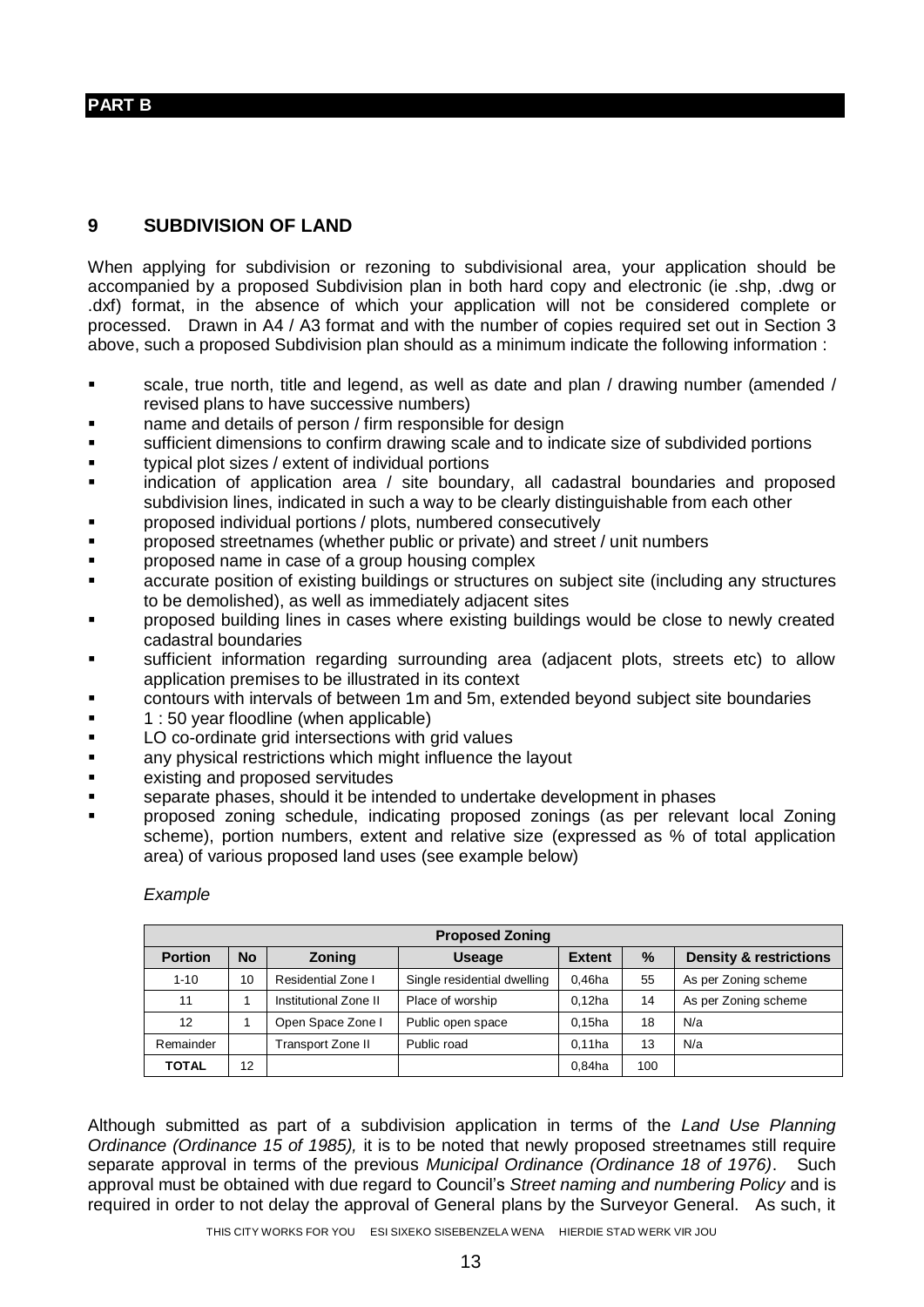is therefore essential that this information also forms part of and is already indicated on the proposed Subdivision plan at submission stage.

Should the proposed Subdivision plan, as submitted by the applicant, require any amendment as a result of Council's approval thereof, it is required that only the amended Subdivision plan be submitted for endorsement in terms of Section 25(1) of the *Land Use Planning Ordinance (Ordinance 15 of 1985)*.

Once endorsed by the case / admin officer and after expiry of all applicable appeal rights, the applicant's / developer's land surveyor must submit an electronic copy of the final approved and endorsed Subdivision plan (including all relevant steps preceding the final subdivision) to the GIS Section in the local district planning office, before or when submitting for approval to the SG office, and prior to application for subdivision clearance in terms of Section 31(1) of the *Land Use Planning Ordinance (Ordinance 15 of 1985)* or submission of any building plans, whichever occurs first (as further explained in Section 8 hereunder).

In addition, it is further required from the applicant's / developer's land surveyor and transfer attorney that all newly created public places and public streets (including any road splays) to be vested in Council in terms of Section 28 of the *Land Use Planning Ordinance (Ordinance 15 of 1985)* be clearly defined and indicated on the approved General plan / erf diagram/s, be provided with separate individual erf numbers (ie not only left as remainders) and be transferred in Council's name upon transfer of the first unit / erf in that subdivision, the cost of surveying and transfer of which would be for the account of the applicant / developer.

After final approval of the subdivision application, the Surveyor General will require preparation of a diagram or General plan of the newly created land unit(s) for approval. Kindly liaise directly with the SG's office in respect of their requirements in this regard. Also note, in terms of Section 27(2) of the *Land Use Planning Ordinance (Ordinance 15 of 1985)*, a subdivision approval lapses unless separate registration of at least one land unit is effected in the Deeds office within 5 years of the date of final approval, unless extension of the validity thereof has been granted prior to lapsing of such approval (as set out earlier in Section 2 above).

It should further be noted that the Registrar of Deeds will not permit transfer or registration of a Certificate of Registered Title in respect of a newly created land unit unless Council has issued subdivision clearance in terms of Section 31(1) of the *Land Use Planning Ordinance (Ordinance 15 of 1985)* and rates clearance in terms of Section 118 of the *Municipal Systems Act (Act 32 of 2000)*. Such subdivision clearance certificate will only be issued once all conditions of approval in respect of a previous subdivision approval, if any, have been complied with by the applicant / developer to Council's satisfaction, documentary proof of which is to be submitted, while rates clearance will only be issued once a subdivision clearance certificate has been issued.

Kindly also note, building plans will not be approved before :

- a copy of the diagram or General plan (electronic or hard copy) submitted to the Surveyor General for consideration has been submitted to the GIS Section at the relevant district planning office
- all conditions of approval have been complied with in full (including approval of a SDP where this is required), documentary evidence of which has been submitted prior to subdivision clearance
- confirmation by the developer's transfer attorney that the subdivision has been confirmed, in that the first unit in the subdivision has been registered / transferred. (Note : application for development of show houses may be submitted prior to confirmation of a subdivision, but subject to submission of an approved SG diagram or General plan.)

#### **10 GIS & ELECTRONIC DATA REQUIREMENTS**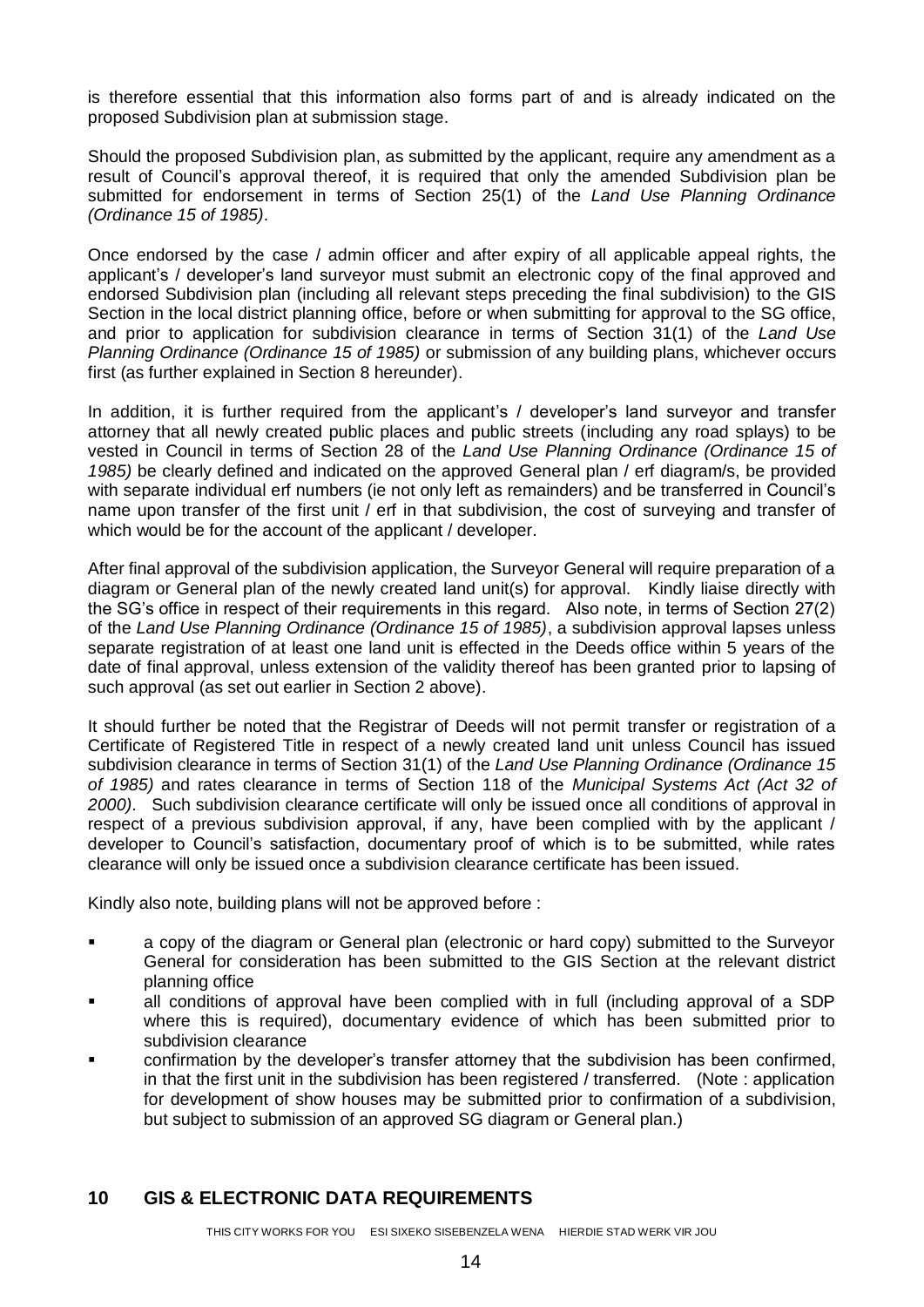In the case of subdivision and in order to enable Council to update and properly maintain its property and cadastral database, it is important to submit required electronic data in a standard format, both as part of your application submission and thereafter.

After expiry of all applicable appeal rights, before or when submitting for approval to the SG Office and prior to application for subdivision clearance or submission of any building plans (whichever occurs first), the applicant's / developer's land surveyor is required to submit to the GIS Section in the local district planning office an electronic copy of the final approved Subdivision plan. This should include all relevant steps preceding the final subdivision and may be in any of the following formats :

- .shp (ESRI GIS shapefile) (preferable)
- .dwg (AutoCAD)
- .drg (AllyCAD)
- .dxf (other CAD)

If the data is supplied in shapefile format (ie .shp), then separate shapefiles are required for each of the standard defined layers / feature classes, as follows :

| Layer name               | <b>Content description</b>                                                                                                                         |
|--------------------------|----------------------------------------------------------------------------------------------------------------------------------------------------|
| <b>TITLE</b>             | Contains all title information, including any endorsements and references                                                                          |
| <b>NOTES</b>             | Contains all noted information both from the developer/surveyor and the<br>Surveyor General                                                        |
| PROPERTY PORTION NUMBERS | Portion numbers are the original portion numbers before the erf numbers were<br>acquired from the SG Office                                        |
| <b>PROPLINES</b>         | Contains all the property lines                                                                                                                    |
| <b>PROPNUM</b>           | Contains property (erf) numbers                                                                                                                    |
| <b>COORD</b>             | Contains all coordinates for the property beacons (corners)                                                                                        |
| <b>PROPDIM</b>           | Contains all property dimension information                                                                                                        |
| <b>PROPBSURV</b>         | Contains bearing and distance information                                                                                                          |
| <b>PROPBEACON</b>        | Contains all property beacon (corners) annotation (Beacon labels)                                                                                  |
| <b>SERVITUDES</b>        | Contains all servitude annotation                                                                                                                  |
| <b>GRID REF</b>          | Contains orientation grid reference information, usually represented by a short                                                                    |
|                          | line and coordinate annotation                                                                                                                     |
| <b>MAP FURNITURE</b>     | Contains all additional features and annotation required to complete diagram,<br>such as north arrow, scale bar and any other information required |
|                          |                                                                                                                                                    |

Amongst other, such electronic version of the final approved Subdivision plan should include the following information :

- newly allocated erf numbers
- **survey dimensions**
- co-ordinates
- **Example Coordinate System**
- geo-referenced

Using real world coordinates, the drawing must be completed to the City of Cape Town corporate GIS standard, ie Datum : Hartebeeshoek, Geographic Coordinate System : WGS 1984 and Units : meters. In addition to the above, the following requirements should be noted :

- No additional information other than that described above may be put into the defined layers / features. If necessary, any additional information can be placed in any other named layer.
- Each polygon boundary should be complete and form a closed polygon (ie line end points must intersect) and property number anchors must be located within respective property boundaries.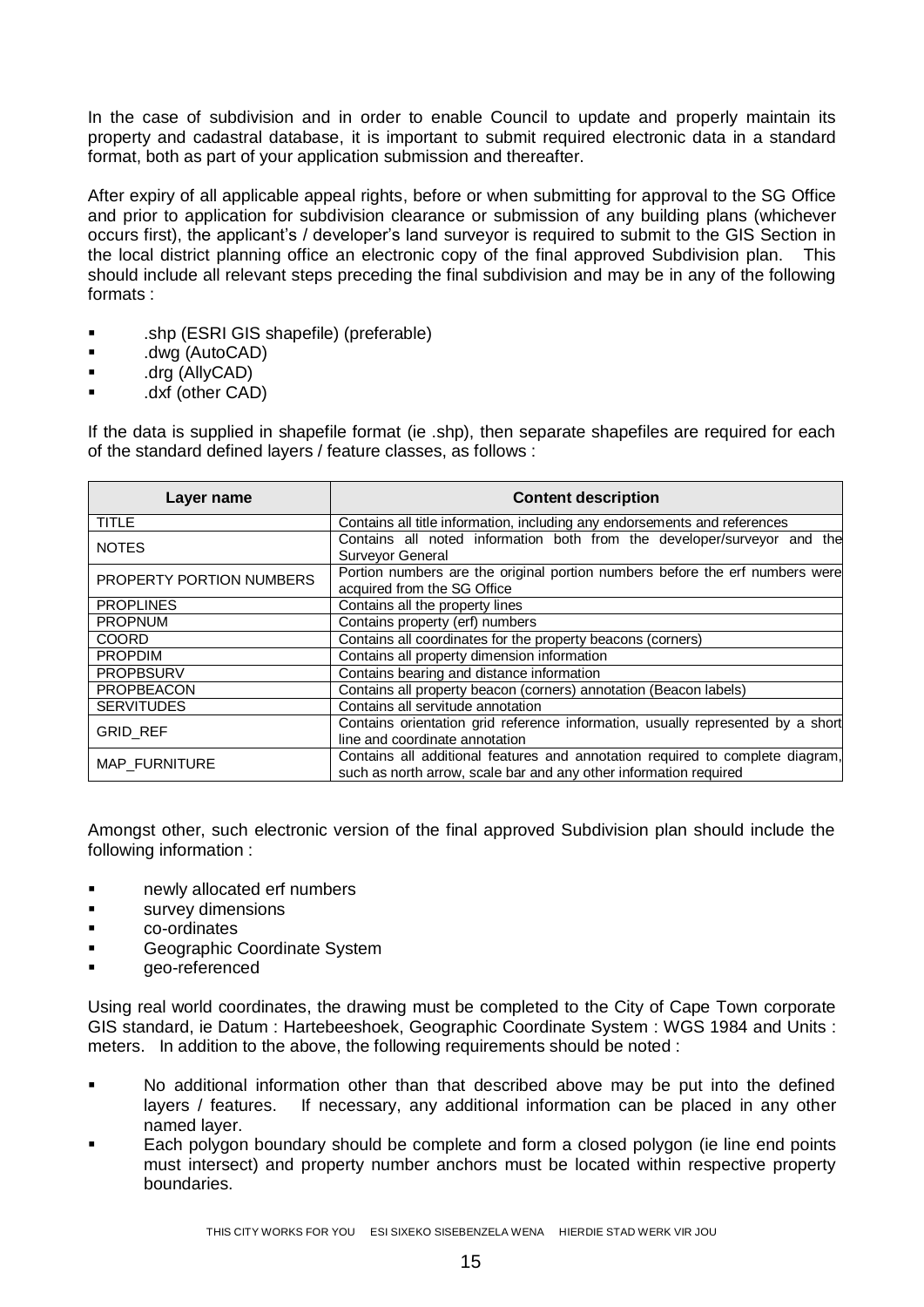In the case of low cost public housing developments, the appointed surveyor must submit an electronic copy of all the relevant steps of the subdivision (in GP format) as approved by the competent authority, to the GIS Section in the local district planning office before or when submitting to the SG's office for approval. In addition, the appointed surveyor must also submit an electronic copy of the provisional and final approved General plan to the GIS Section at an appropriate and agreed time as the low cost housing project proceeds. Finally, separate erf diagrams, site layout plans and buildings plans for each individual unit are also required to be submitted for record purposes by Council's planning consultant / the applicant in public housing projects, prior to authorising final payment of such consultants. Please refer to Council's *'Minimum operational requirements for processing township establishments ito the Less formal township establishment Act (LFTEA), Act 113 of 1991'* for more detail in this respect.

Kindly note, building plan applications will not be accepted at Council's Building Control offices if the above electronic data was not received by the GIS officer in the local district planning office. This information may also be e-mailed to the GIS officer, with proof of such transmission submitted with the subdivision clearance application documentation.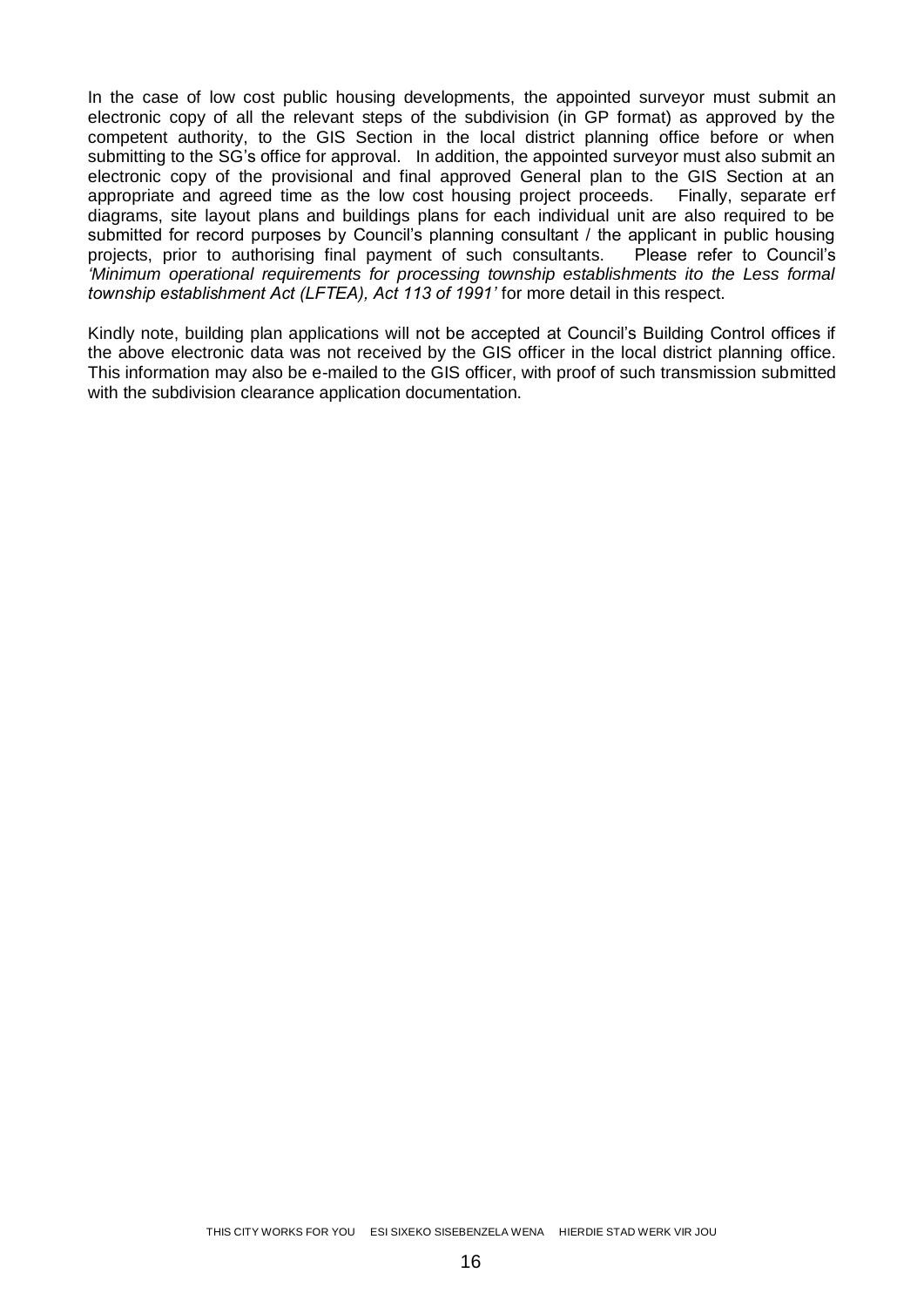#### **PART C**

#### **11 SITE DEVELOPMENT PLANS**

In cases where the detail of an application is important for its consideration, Council may require submission of a detailed Site development plan (or SDP). The purpose of a Site development plan is therefore to regulate additional matters not already covered in any earlier conditions of approval or the relevant Zoning scheme regulations / development parameters, ie positioning of buildings, architectural details, etc and not to substitute or duplicate any such existing regulations.

Although not an exhaustive list, SDP's may typically be required in the following instances to set out more detail aspects of a proposed development :

- Group housing schemes (both single title / cadastrally subdivided and sectional title) & flats
- **Shopping centre complexes**
- Business / office park developments
- **Industrial park complexes**
- Some developments in conservation areas (ie when a HIA / EIA is submitted)
- Other major developments, ie conference centres, sportsfields etc

Good motivation is required where a SDP would not be consistent with the Zoning scheme regulations (ie bulk, coverage, parking, building lines etc), in which case a departure application would still be required. Having been imposed as a condition of approval, Site development plans are thus approved in terms of Section 42(1) of the *Land Use Planning Ordinance (Ordinance 15 of 1985)* while any subsequent amendments thereto (including departures from it) are approved in terms of Section 42(3) of the *Land Use Planning Ordinance (Ordinance 15 of 1985)*.

A Site development plan (or SDP) application may comprise a plan or set of plans illustrating the detailed aspects of a proposed development, ie positioning of individual land uses, architectural style, finishes, landscaping, earthworks required, internal and external roads, location of road accesses and on-site parking areas etc, as well as a schedule of finishes and materials. In addition, a SDP may also include a proposed Home / Property Owners' Association constitution, as well as design guidelines for the development (if required).

Upon approval, such a SDP and the details contained therein becomes part of the original approval (including conditions) of the proposed development and is seen as a legal obligation to the developer, the minimum standards of which the proposed development is required to be undertaken, completed and maintained in accordance with, in order to ensure all expectations are met.

As a minimum requirement, a Site development plan application should include the following information :

- a **basic plan** or set of plans illustrating
	- scale, true north, title, legend, date and number of plan
	- existing contours, floodlines, trees and extraordinary vegetation, as well as other topographical site characteristics
	- existing cadastral boundaries, servitudes, building lines (as per Zoning scheme / township establishment conditions) and proposed portions, as well as location, extent and nature of all existing buildings, structures and services on site and in immediate vicinity
	- positioning of all individual land uses
	- THIS CITY WORKS FOR YOU ESI SIXEKO SISEBENZELA WENA HIERDIE STAD WERK VIR JOU proposed locality, layout and dimensions of streets, pavements, parking areas (including basement parking), circulation areas, erven and open spaces, pedestrian